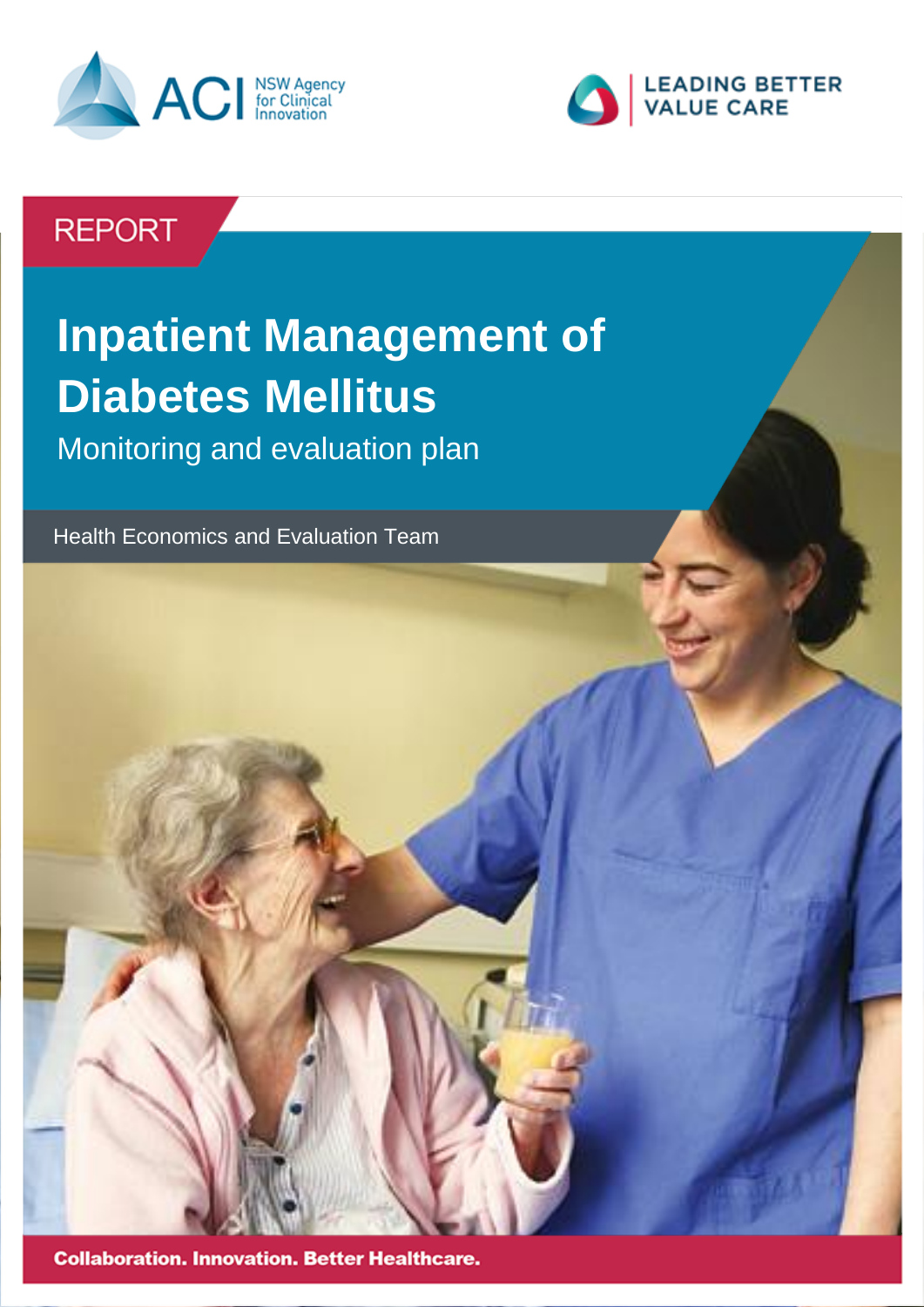The Agency for Clinical Innovation (ACI) works with clinicians, consumers and managers to design and promote better healthcare for NSW. It does this through:

- *service redesign and evaluation* applying redesign methodology to assist healthcare providers and consumers to review and improve the quality, effectiveness and efficiency of services
- *specialist advice on healthcare innovation* advising on the development, evaluation and adoption of healthcare innovations from optimal use through to disinvestment
- *initiatives including guidelines and models of care* developing a range of evidence-based healthcare improvement initiatives to benefit the NSW health system
- *implementation support* working with ACI Networks, consumers and healthcare providers to assist delivery of healthcare innovations into practice across metropolitan and rural NSW
- *knowledge sharing* partnering with healthcare providers to support collaboration, learning capability and knowledge sharing on healthcare innovation and improvement
- *continuous capability building* working with healthcare providers to build capability in redesign, project management and change management through the Centre for Healthcare Redesign.

ACI Clinical Networks, Taskforces and Institutes provide a unique forum for people to collaborate across clinical specialties and regional and service boundaries to develop successful healthcare innovations.

A key priority for the ACI is identifying unwarranted variation in clinical practice. ACI teams work in partnership with healthcare providers to develop mechanisms aimed at reducing unwarranted variation and improving clinical practice and patient care.

**[www.aci.health.nsw.gov.au](http://www.aci.health.nsw.gov.au/)**

#### **AGENCY FOR CLINICAL INNOVATION**

Level 4, Sage Building 67 Albert Avenue Chatswood NSW 2067

PO Box 699 Chatswood NSW 2057 T +61 2 9464 4666 | F +61 2 9464 4728 E aci-info@health.nsw.gov.au | **www.aci.health.nsw.gov.au**

SHPN (ACI) 170413, ISBN 978-1-76000-685-3.

**Produced by:** ACI Health Economics and Evaluation Team

Further copies of this publication can be obtained from the Agency for Clinical Innovation website at **[www.aci.health.nsw.gov.au](file:///C:/Users/accounts/AppData/Roaming/Microsoft/Word/www.aci.health.nsw.gov.au)**

**Disclaimer:** Content within this publication was accurate at the time of publication. This work is copyright. It may be reproduced in whole or part for study or training purposes subject to the inclusion of an acknowledgment of the source. It may not be reproduced for commercial usage or sale. Reproduction for purposes other than those indicated above, requires written permission from the Agency for Clinical Innovation.

**Version:** 1 **TRIM**: ACI/D17/3926

**Date Amended:** 03/07/2017

**© Agency for Clinical Innovation 2017**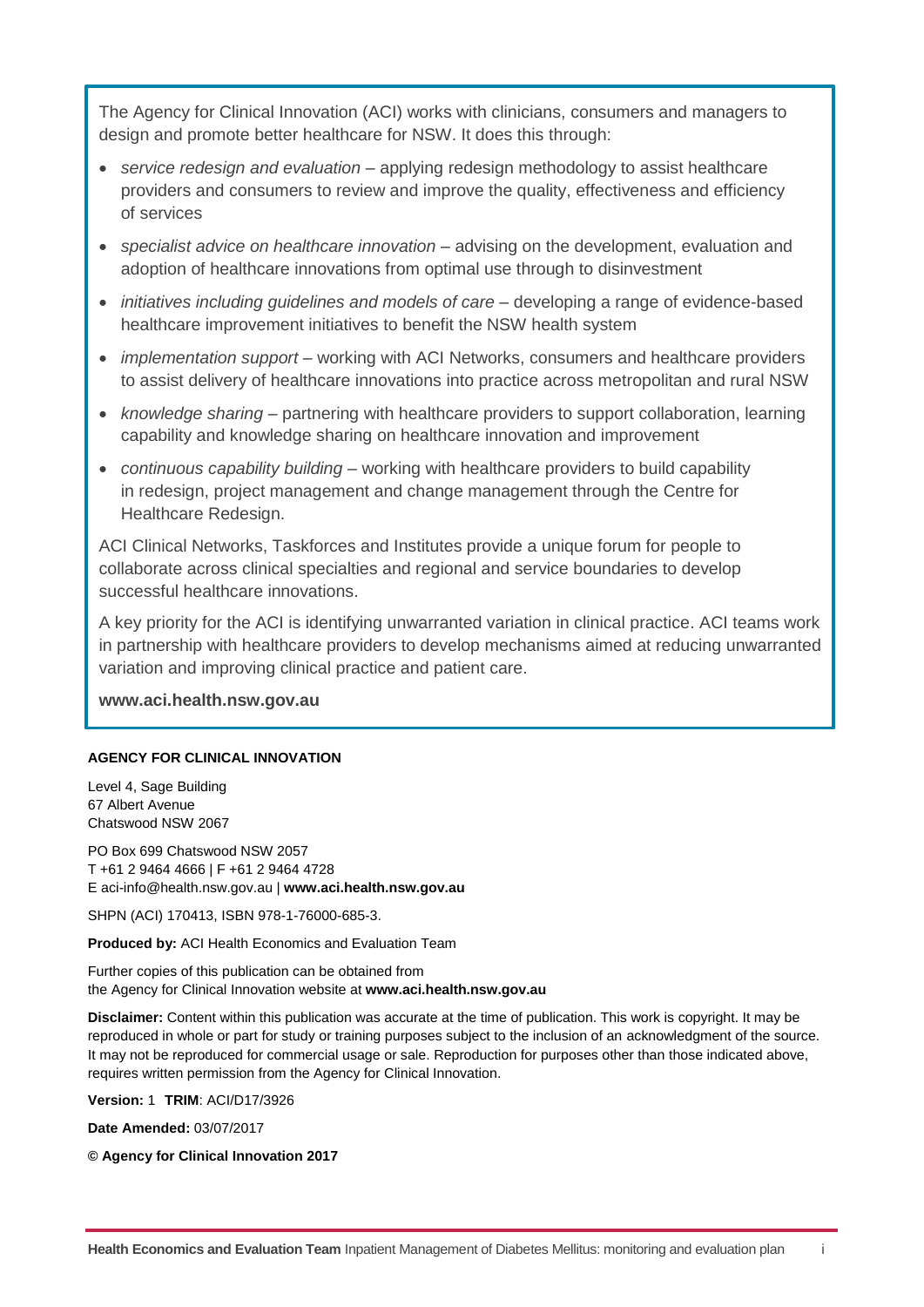### <span id="page-2-0"></span>**Acknowledgements**

The Agency for Clinical Innovation (ACI) recognises the work and significant contributions to this monitoring and evaluation plan by the New South Wales (NSW) Diabetes Taskforce and the NSW Diabetes Taskforce In-Hospital Management Working Group.

| <b>NSW Diabetes Taskforce</b> |                                                            |                                                                       |
|-------------------------------|------------------------------------------------------------|-----------------------------------------------------------------------|
| <b>Name</b>                   | <b>Role</b>                                                | Organisation                                                          |
| Judy Luu                      | <b>Clinical Lead of Diabetes Stream</b>                    | Hunter New England Local Health<br>District (LHD)                     |
| Stephen Twigg                 | Head of Department, Endocrinology                          | Sydney LHD                                                            |
| Vanessa Nube                  | Director, Podiatry                                         | Sydney LHD                                                            |
| Linda Soars                   | Director, Integration Partnerships<br>and Enablers         | Western Sydney LHD                                                    |
| David Peebles                 | Chronic Care Manager                                       | Western NSW LHD                                                       |
| <b>Glen Maberly</b>           | Program Lead, Western Sydney<br><b>Diabetes</b>            | Western Sydney LHD                                                    |
| Wah Cheung                    | Head of Department, Diabetes and<br>Endocrinology          | Western Sydney LHD                                                    |
| Martha Parsons                | Diabetes Alliance Program Manager                          | Hunter New England and Central<br><b>Coast Primary Health Network</b> |
| Ai-Vee Chua                   | Clinical Lead, Dubbo Integrated<br>Care Project            | Western NSW Primary Health<br><b>Network</b>                          |
| Steve Blunden                 | <b>Chief Executive Officer</b>                             | Casino Aboriginal Medical Service                                     |
| Jamie Newman                  | <b>Chief Executive Officer</b>                             | Orange Aboriginal Medical Service                                     |
| Natalie Cochrane              | <b>General Practitioner</b>                                | <b>Mt Druitt Medical Centre</b>                                       |
| Michael Atalla                | <b>General Practitioner</b>                                | <b>Tottenham Medical Centre</b>                                       |
| Tim Hampton                   | <b>Executive Director, Social Policy</b>                   | Department of Premier and Cabinet                                     |
| Daniel Comerford              | Program Director, Leading Better<br>Value                  | NSW Ministry of Health                                                |
| <b>Sturt Eastwood</b>         | <b>Chief Executive Officer</b>                             | Diabetes NSW & ACT                                                    |
| Jennie Pares                  | A/Manager, Health Economics &<br><b>Evaluation Team</b>    | Agency for Clinical Innovation                                        |
| Regina Osten                  | Program Manager, Primary &<br><b>Chronic Care Services</b> | Agency for Clinical Innovation                                        |
| <b>Brihony Porter</b>         | Project Officer, Acute Care                                | Agency for Clinical Innovation                                        |
| Marina Davis                  | Network Manager, Acute Care<br><b>Project Teams</b>        | Agency for Clinical Innovation                                        |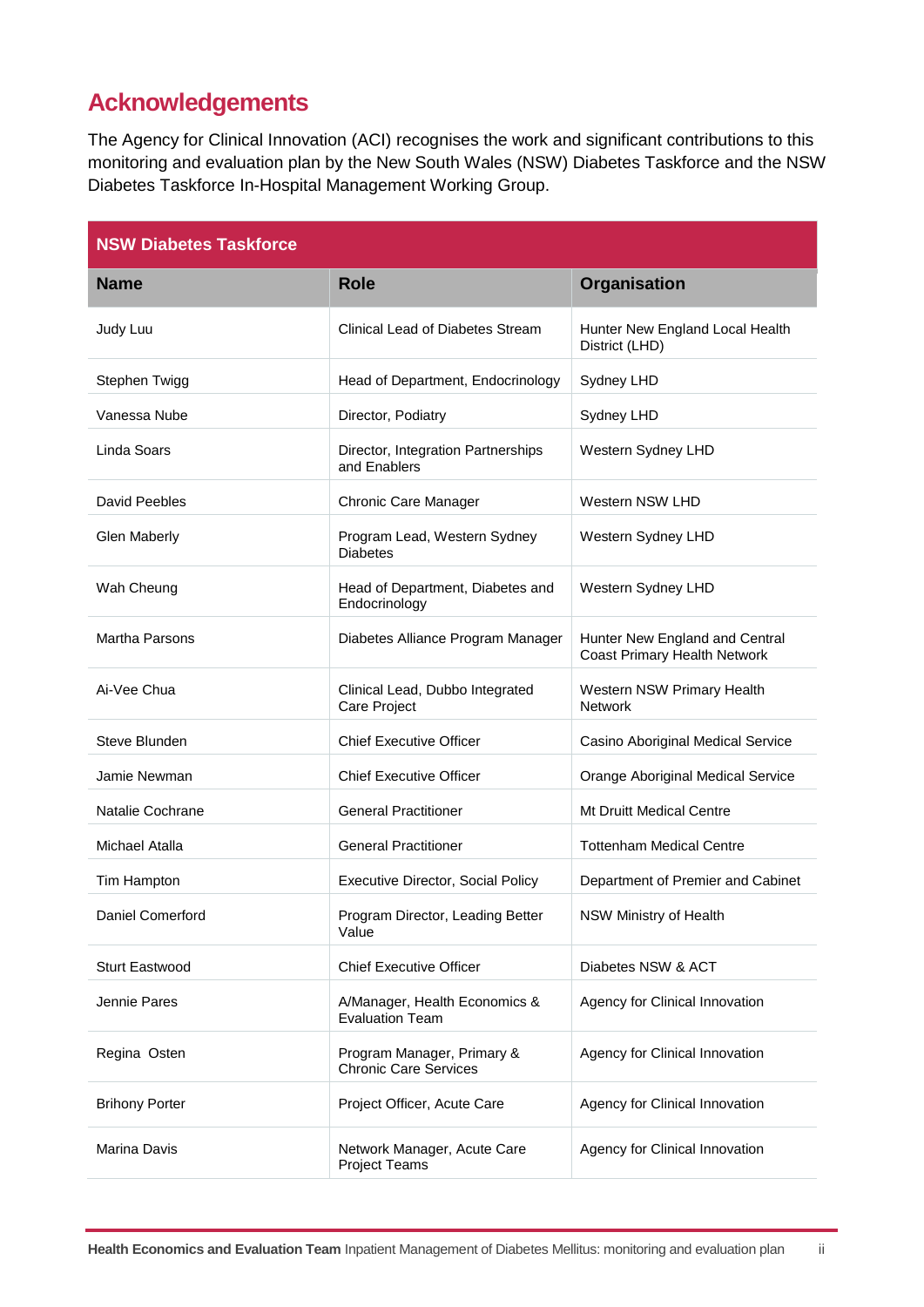#### **NSW Diabetes Taskforce In-Hospital Management Working Group**

| <b>Name</b>           | <b>Role</b>                                                         | Organisation                            |
|-----------------------|---------------------------------------------------------------------|-----------------------------------------|
| <b>Brett Fenton</b>   | Nurse Unit Manager, Diabetes<br>Service                             | <b>Central Coast LHD</b>                |
| Margaret Layton       | Head of Department, Endocrinology                                   | <b>Central Coast LHD</b>                |
| Alison Gebuehr        | Inpatient Diabetes Educator, CNC                                    | Hunter New England LHD                  |
| Judy Luu              | Clinical Lead of Diabetes Stream                                    | Hunter New England LHD                  |
| Debbie Scadden        | Area CNC - Diabetes Education                                       | Murrumbidgee LHD                        |
| Barbara Depczynski    | <b>Senior Staff Specialist</b>                                      | South Eastern Sydney LHD                |
| Julie Gale            | CNC, Diabetes Centre                                                | South Eastern Sydney LHD                |
| Maria Guirguis        | <b>Clinical Pharmacist</b>                                          | South Eastern Sydney LHD                |
| Andrea Long           | CNC, Chronic & Complex Care                                         | Sydney LHD                              |
| <b>Glynis Ross</b>    | Endocrinologist                                                     | Sydney LHD and South West<br>Sydney LHD |
| Wah Cheung            | Head of Department, Diabetes and<br>Endocrinology                   | Western Sydney LHD                      |
| <b>Fiona Bailey</b>   | Lead for High Risk Medicines                                        | <b>Clinical Excellence Commission</b>   |
| Jennie Pares          | A/Manager, Health Economics &<br><b>Evaluation Team</b>             | Agency for Clinical Innovation          |
| Mahendra Sharan       | Data and Statistical Analyst, Health<br>Economics & Evaluation Team | Agency for Clinical Innovation          |
| Rajah Supramaniam     | Data and Statistical Analyst, Health<br>Economics & Evaluation Team | Agency for Clinical Innovation          |
| <b>Brihony Porter</b> | Project Officer, Acute Care                                         | Agency for Clinical Innovation          |
| Marina Davis          | Network Manager, Acute Care<br><b>Project Teams</b>                 | Agency for Clinical Innovation          |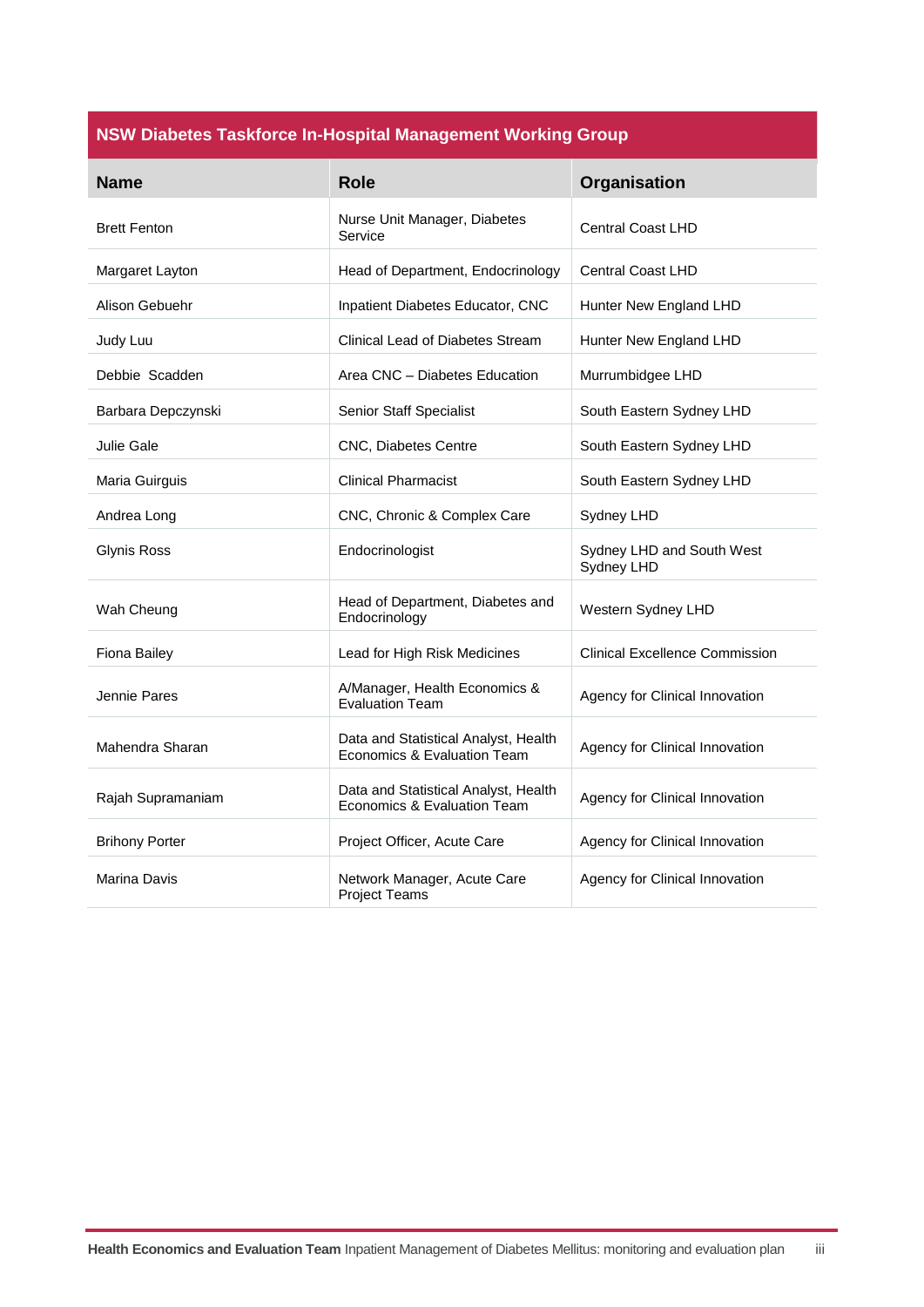# <span id="page-4-0"></span>**Abbreviations**

| <b>Term</b>  | <b>Definition</b>                                                                                                            |
|--------------|------------------------------------------------------------------------------------------------------------------------------|
| <b>ACI</b>   | Agency for Clinical Innovation                                                                                               |
| <b>AIHW</b>  | Australian Institute of Health and Welfare                                                                                   |
| <b>BGL</b>   | <b>Blood Glucose Level</b>                                                                                                   |
| <b>BHI</b>   | Bureau of Health Information                                                                                                 |
| <b>CEC</b>   | <b>Clinical Excellence Commission</b>                                                                                        |
| ICD-10-AM    | International Statistical Classification of Diseases and Related Health Problems,<br>Tenth Revision, Australian Modification |
| IHI          | Institute of Healthcare Improvement                                                                                          |
| <b>IIMS</b>  | Incident Information Management System                                                                                       |
| <b>IMDM</b>  | Inpatient Management of Diabetes Mellitus                                                                                    |
| <b>LBVC</b>  | Leading Better Value Care                                                                                                    |
| <b>LHD</b>   | Local Health District/s                                                                                                      |
| <b>LOS</b>   | Length of Stay                                                                                                               |
| M&E          | Monitoring and Evaluation                                                                                                    |
| Ministry     | NSW Ministry of Health                                                                                                       |
| <b>NHMRC</b> | National Health and Medical Research Council                                                                                 |
| <b>NWAU</b>  | National Weighted Activity Unit                                                                                              |
| <b>NSW</b>   | New South Wales                                                                                                              |
| <b>PREM</b>  | Patient reported experience measure                                                                                          |
| <b>PROM</b>  | Patient reported outcome measure                                                                                             |
| PROMIS-29    | Patient Reported Outcomes Measurement Information System                                                                     |
| Roadmaps     | A program management tool to oversee achievement of program milestones                                                       |
| <b>ROI</b>   | Return on investment                                                                                                         |
| SAPHaRI      | Secure Analytics for Population Health and Research Intelligence                                                             |
| <b>SLA</b>   | Service Level Agreement                                                                                                      |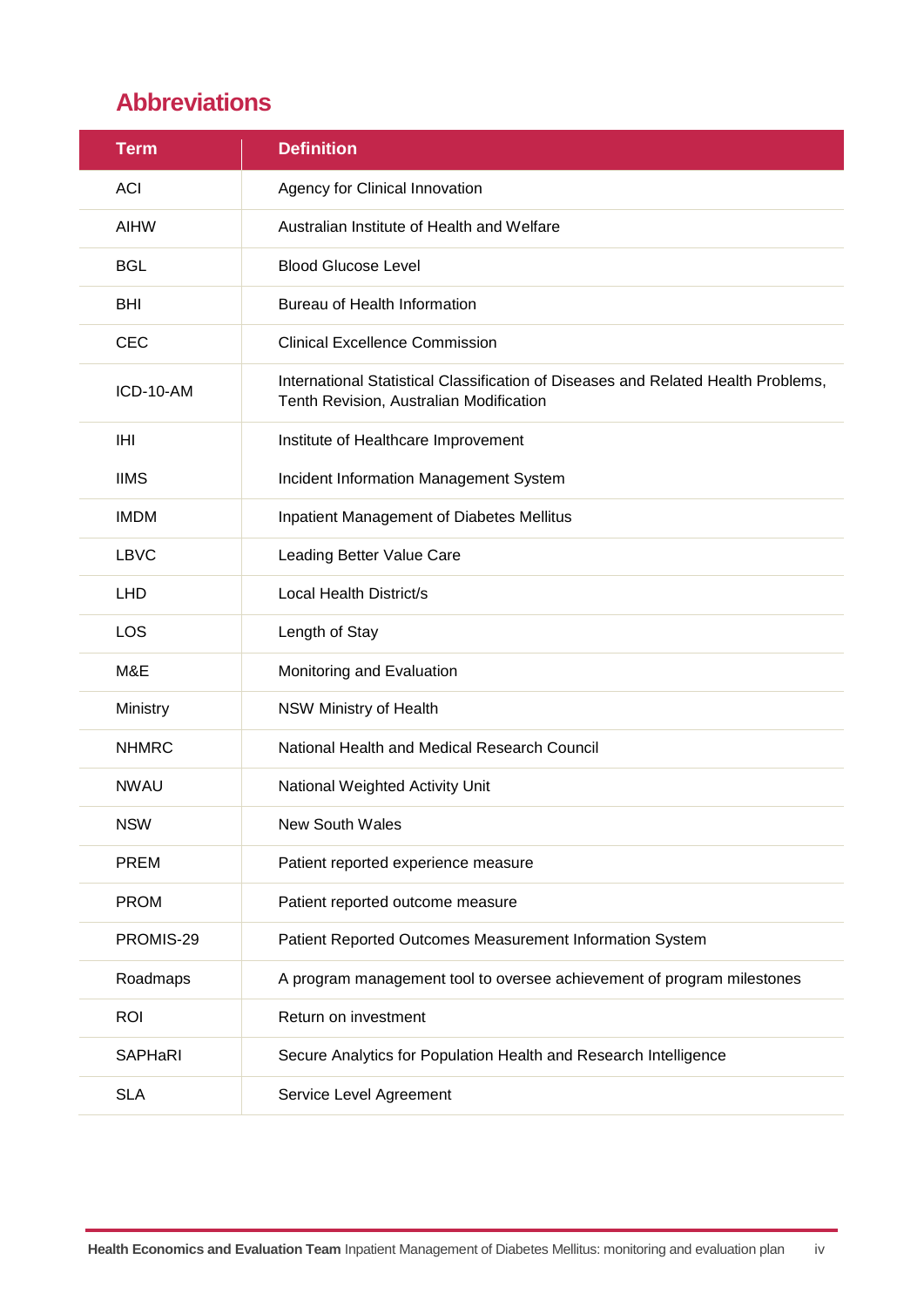# <span id="page-5-0"></span>**Glossary of evaluation terms**

**Baseline** a pre-intervention assessment that is used to compare changes after implementation.

**Dose response** in this context is the examination of the link between dose and response as part of determining if a program caused the outcome and to what extent.

**Economic evaluation** is the process of systematic identification, measurement and valuation of inputs and outcomes of two alternative activities, and the subsequent comparative analysis of these. Economic evaluation methods provide a systematic way to identify, measure, value, and compare the costs and consequences of various programs, policies, or interventions.

**Efficiency** is a measure of how economic inputs (resources such as funds, expertise, time) are

converted into results.

**Evaluability** is an assessment of the extent that an intervention can be evaluated in a reliable and credible fashion.

**Evaluand** is the subject of an evaluation, typically a program or system rather than a person.

**Focus group** is a group of people, selected for their relevance to an evaluation. Focus groups are facilitated by a trained facilitator in a series of discussions designed to share insights, ideas, and observations on a topic of concern.

#### **Evaluation domains**

**Appropriateness** is the extent that program activities are appropriate for the outcomes in which it is to achieve.

**Effectiveness** measures program effects in the target population/patient cohort by assessing the progress in the outcomes that the program is to achieve.

**Impact** is the long-term, cumulative effect of programs/interventions over time on what they ultimately aim to change. It assesses program effectiveness in achieving its ultimate goals.

**Sustainability i**s the extent that the benefits of a program are maintained after formal support has ended.

**Access and reach** measures how accessible the program is to the target population (access) and how many of the target population have accessed the program (reach).

#### **Formative and summative evaluation**

**Formative evaluation (monitoring)** in formative (early) evaluation, programs or projects are typically assessed during their development or early implementation to provide information about how to revise and modify for improvement. In terms of the Leading Better Value Care program, there are two realms of formative evaluation. The first is the formative evaluation of the statewide program to indicate if programs are progressing towards goals and to define what improvements can be made to the overall program. The second realm is the assessment of the program at a site level to determine what is needed for local improvements.

**Summative evaluation (impact)** the purpose of summative evaluation is to make value judgements on the worth, merit and significance of a program. This is typically assessed at the end of an operating cycle or once a program has been settled. Findings are used to help decide whether a program should be adopted, continued, or modified.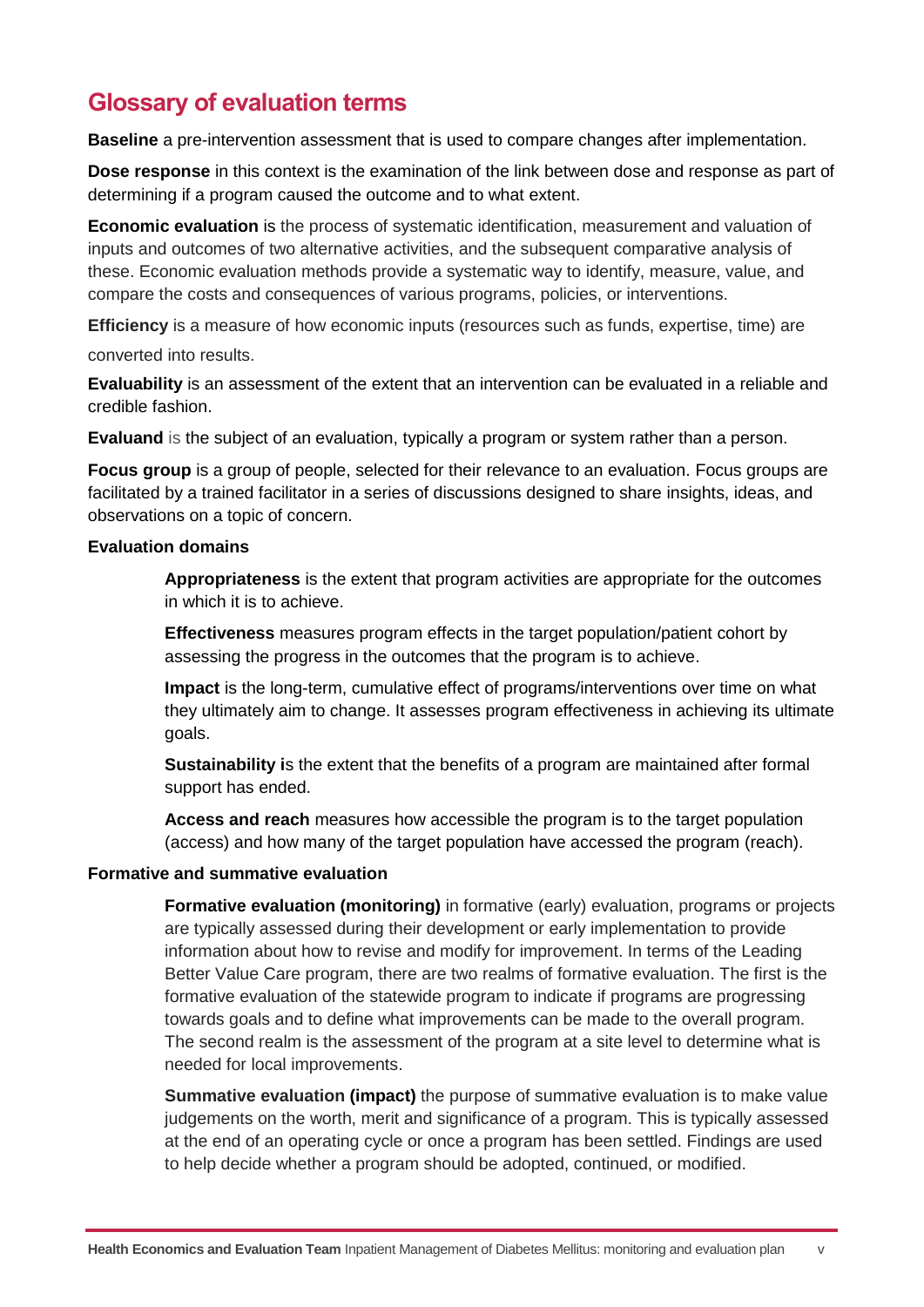**Implementation fidelity** is the degree that an intervention has been delivered as intended and is critical to the successful translation of evidence-based interventions into practice.

**Implicit design** is a design with no formal control group and where measurement is made before and after exposure to the program.

**Indicator** is a specific, observable, and measurable characteristic or change that shows the progress a program is making toward achieving a specific outcome.

**Inferential statistical analysis** is statistical analysis using models to confirm relationships among variables of interest or to generalise findings to an overall population.

**Interrupted time series analysis** is a continuous sequence of observations on a population, taken repeatedly (normally at equal intervals) over time to measure changes and map trends.

**Interview guide** is a list of issues or questions that guide the discussion in an interview.

**Linear mixed models** are an extension to the linear model. It includes random effects in addition to the usual fixed effects.

**Longitudinal data** or **pre and post analysis** is collected over a period of time, sometimes involving a stream of data for particular persons or entities to show trends.

**Macro-meso-micro evaluation** approach refers to a three level approach to evaluation. In terms of Leading Better Value Care, this is:

- macro statewide
- $meso LHD$
- $micro local sites.$

**Measuring tools or instruments** are devises used to collect data (such as questionnaires, interview guidelines, audits and observation record forms).

**Monitoring and evaluation (M&E)** is a process that helps improve performance and achieve results. Its goal is to improve current and future management of outputs, outcomes and impact.

**Multiple lines of evidence** is the use of several independent evaluation strategies to address the same evaluation issue, relying on different data sources, analytical methods, or both.

**Primary data** is collected by an evaluation team specifically for the evaluation study.

**Program** in terms of program evaluation, a program is a set of activities managed together over a sustained period of time that aims to achieve outcomes for a client or client group.

**Program evaluation** is a rigorous, systematic and objective process to assess a program's effectiveness, efficiency, appropriateness and sustainability.

#### **Program theory and program logic**

**Program theory** explains how and why the program is intended to work and the causal links between activities and consequences.

**Program logic** is a pictorial depiction of the program theory.

**Qualitative data** are observations that are categorical rather than numerical, and often involve knowledge, attitudes, perceptions, and intentions.

**Quantitative data** are observations that are numerical.

**Secondary data** is collected and recorded by another person or organisation, usually for different purposes than the current evaluation.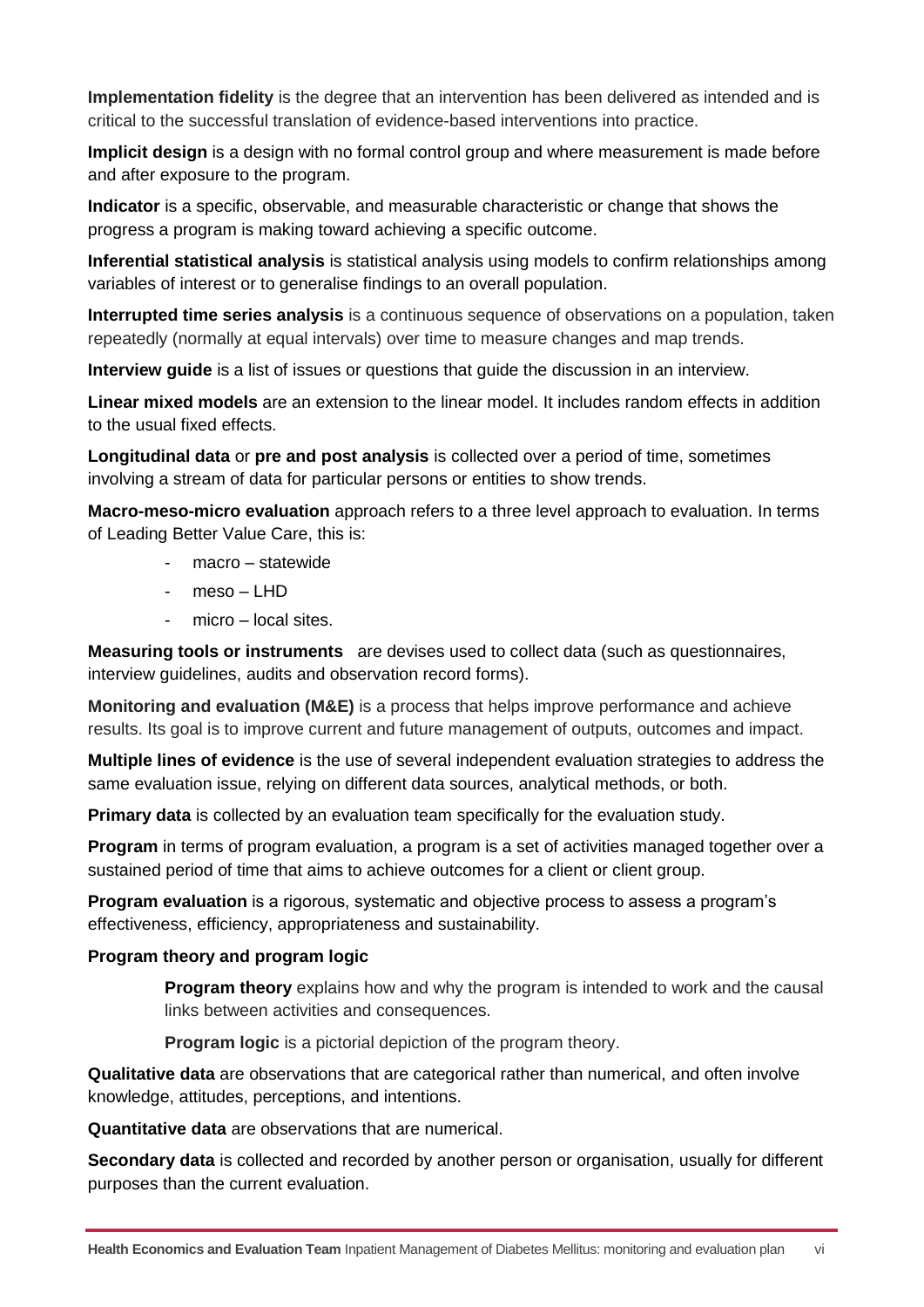**Stakeholders** are people or organisations that are invested in a program or that are interested in the results or what will be done with the results of an evaluation.

**Statistical analysis** is the manipulation of numerical or categorical data to predict phenomena, to draw conclusions about relationships among variables or to generalise results.

**Stratified sampling** is a probability sampling technique that divides a population into relatively homogeneous layers called strata, and selects appropriate samples independently in each of those layers.

**Surveys** are a data collection method that involves a planned effort to collect needed data from a sample (or a complete census) of the relevant population. The relevant population consists of people or entities affected by the program.

**Triangulation,** in the context of Leading Better Value Care, facilitates validation of data through cross verification from more than two sources.

**Utility** is the extent that an evaluation produces and disseminates reports that informs relevant audiences and have beneficial impact on their work.

The following table sets out the monitoring and evaluation cycle for LBVC programs.

| <b>Evaluative</b><br>perspectives                                                               | <b>Expected</b><br>economic<br><b>benefits</b><br>from the<br>intervention<br>- predicted | <b>Evidence</b><br>foundations<br>of the<br>intervention<br>$-$ program<br>theory/logic<br>model | <b>Implementation</b><br>evaluation $-$<br>intervention<br>coverage,<br>fidelity of<br>implementation<br>and contributing<br>factors | <b>Outcomes</b><br>evaluation<br>$-$ patient<br>and provider<br>experience<br>and patient<br>outcomes | <b>Economic</b><br>evaluation<br>- benefits<br>and return<br>on<br>investment |
|-------------------------------------------------------------------------------------------------|-------------------------------------------------------------------------------------------|--------------------------------------------------------------------------------------------------|--------------------------------------------------------------------------------------------------------------------------------------|-------------------------------------------------------------------------------------------------------|-------------------------------------------------------------------------------|
| <b>Planning</b>                                                                                 | Quantitative                                                                              | Qualitative/<br>quantitative                                                                     |                                                                                                                                      |                                                                                                       |                                                                               |
| <b>Formative</b><br>evaluation -<br>early and<br>ongoing<br>alongside<br>quarterly<br>reporting |                                                                                           |                                                                                                  | Qualitative/<br>quantitative                                                                                                         | Quantitative                                                                                          | Quantitative                                                                  |
| <b>Summative</b><br>evaluation -<br>at 12 months<br>and 2 years                                 |                                                                                           |                                                                                                  | Qualitative/<br>quantitative                                                                                                         | Quantitative                                                                                          | Quantitative                                                                  |

#### <span id="page-7-0"></span>**Table 1 LBVC monitoring and evaluation cycle**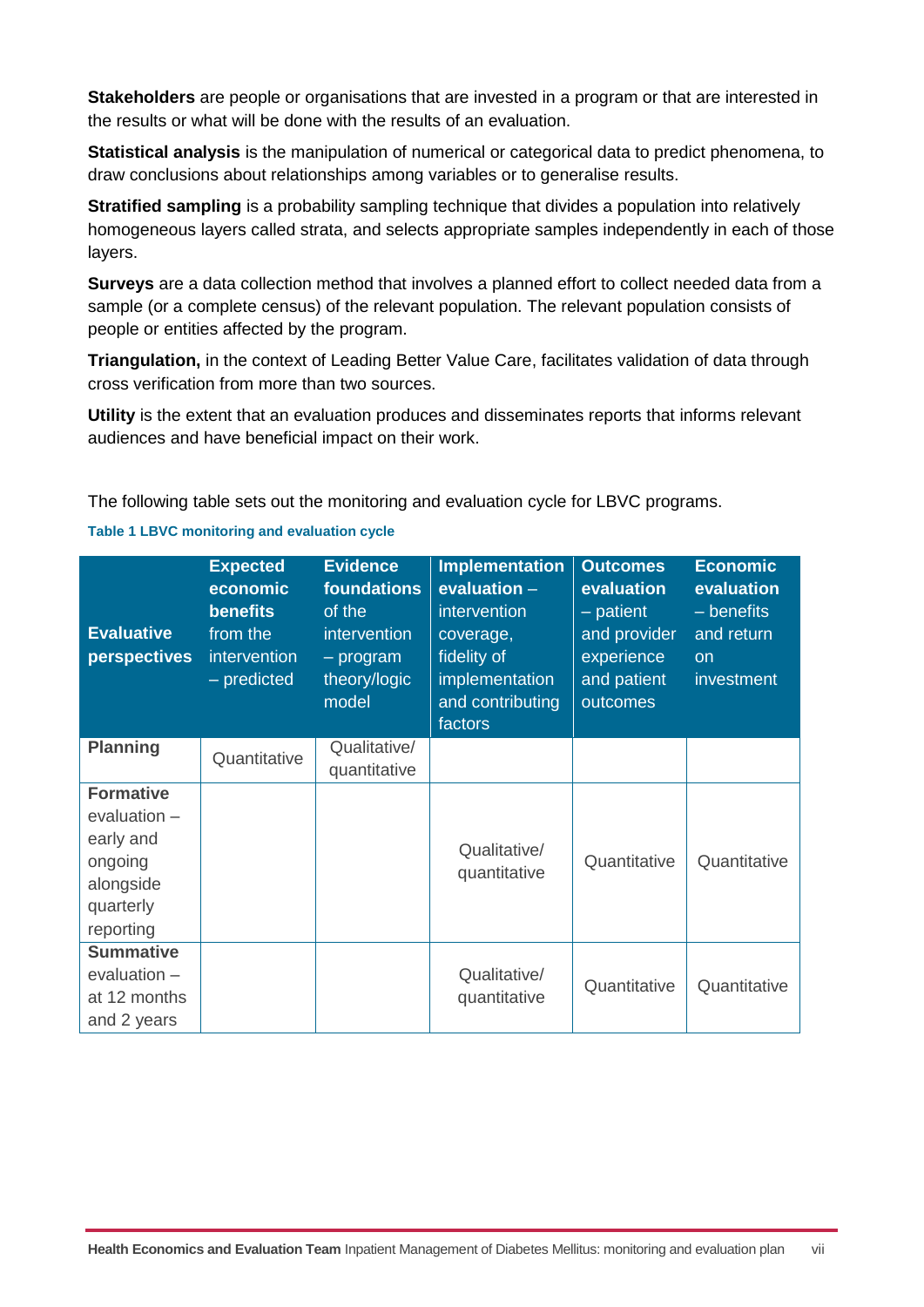### <span id="page-8-0"></span>**Executive summary**

-

Diabetes is a significant public health challenge in NSW. Inadequate management of diabetes can increase the risk of complications including heart disease, stroke, kidney disease, peripheral vascular disease, retinopathy and neuropathy and can lead to frequent hospitalisations and prolonged lengths of stay. People in hospital with diabetes stay longer than those without diabetes resulting in an increased risk of adverse health outcomes. This can impact on overall experience and quality of life and incur additional healthcare costs.

In 2016, the NSW Ministry of Health introduced the Leading Better Value Care (LBVC) initiative to improve the health status of people in NSW. This initiative moved the focus of healthcare from volume to value. The statewide program to improve *Inpatient management of diabetes mellitus (IMDM)* has been included in the LBVC program for 2017-18. This will align care in NSW to the Institute of Health Improvement (IHI) Triple Aim<sup>\*</sup> of improving patient and provider experience, population health outcomes, and system efficiency and effectiveness.

This document outlines the monitoring and evaluation plan for the LBVC initiative to improve inhospital management of diabetes mellitus for patients who require subcutaneous insulin within NSW hospitals.

The program will be implemented across NSW local health districts (LHDs) in the 2017-18 financial year. It will promote the delivery of best practice in hospital care for people with diabetes to improve patient experience, outcomes and system efficiency. Best practice includes early identification of abnormal blood glucose levels, appropriate risk stratification and management, blood glucose monitoring, multidisciplinary involvement where required, and self-management support including transfer of care to facilitate longer term diabetes management.

The LBVC program provides an opportunity to align measurement systems to improve monitoring of program implementation and to support the achievement of program milestones. This alignment aims to ensure that NSW Health works together to monitor implementation through roadmaps, progresses towards the achievement of outcomes with service level agreements, and understands the overall impact of the program on the NSW health system.

This monitoring and evaluation plan is a guide to assess the extent that the program has achieved system changes and intended outcomes as outlined by the program objectives and program logic. It will assess sustainability and aims to provide useful information to guide future investment decisions related to the in-hospital management of people with diabetes mellitus.

ACI will lead the data collection, analyses and feedback process for the formative and summative evaluation components in collaboration with state-wide data custodians, local health districts implementation teams, other pillars and the Ministry.

<sup>\*</sup> The IHI Triple Aim is a framework developed by the Institute for Healthcare Improvement that describes an approach to optimising health system performance.

**Health Economics and Evaluation Team** Inpatient Management of Diabetes Mellitus: monitoring and evaluation plan viii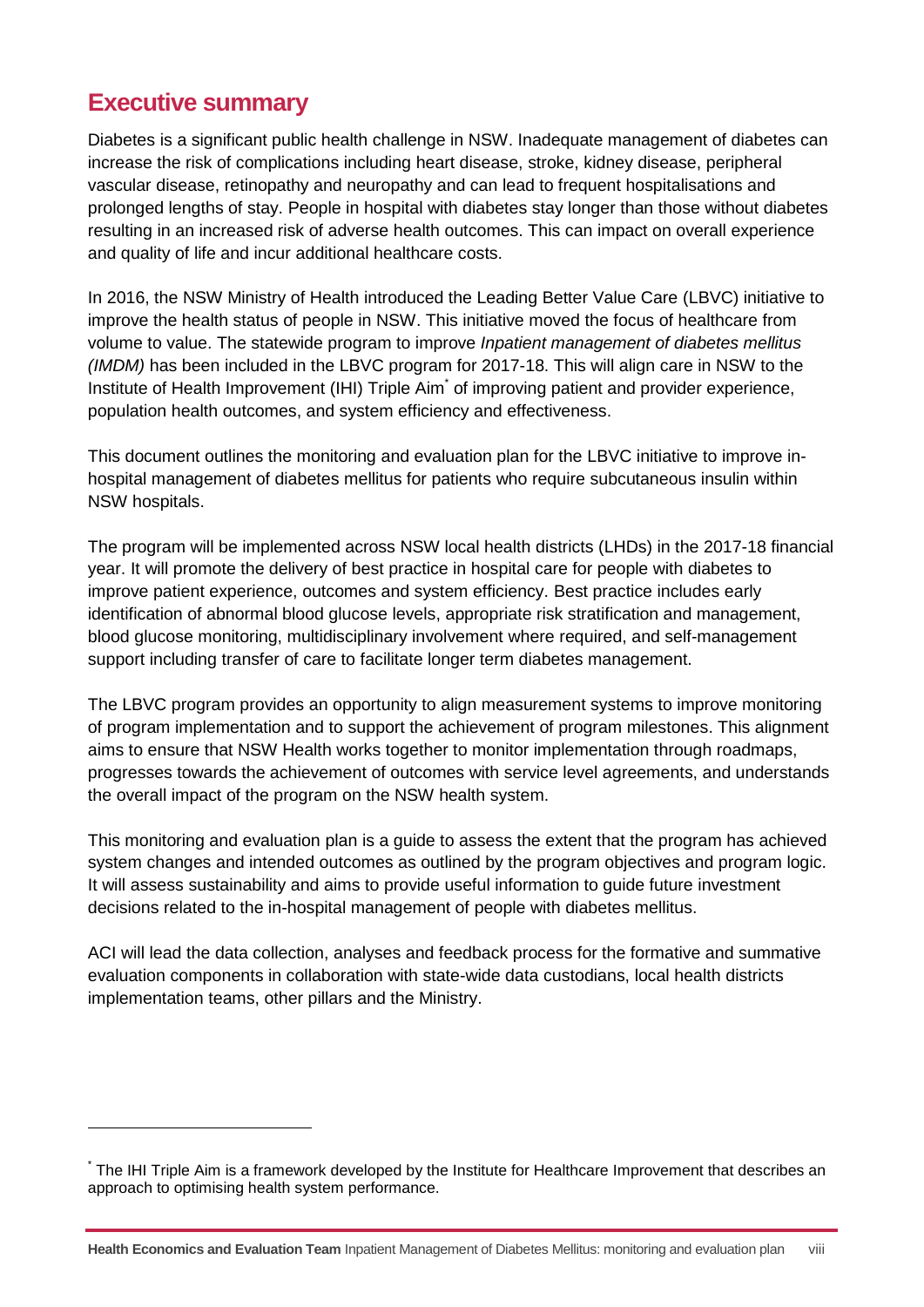# **Contents**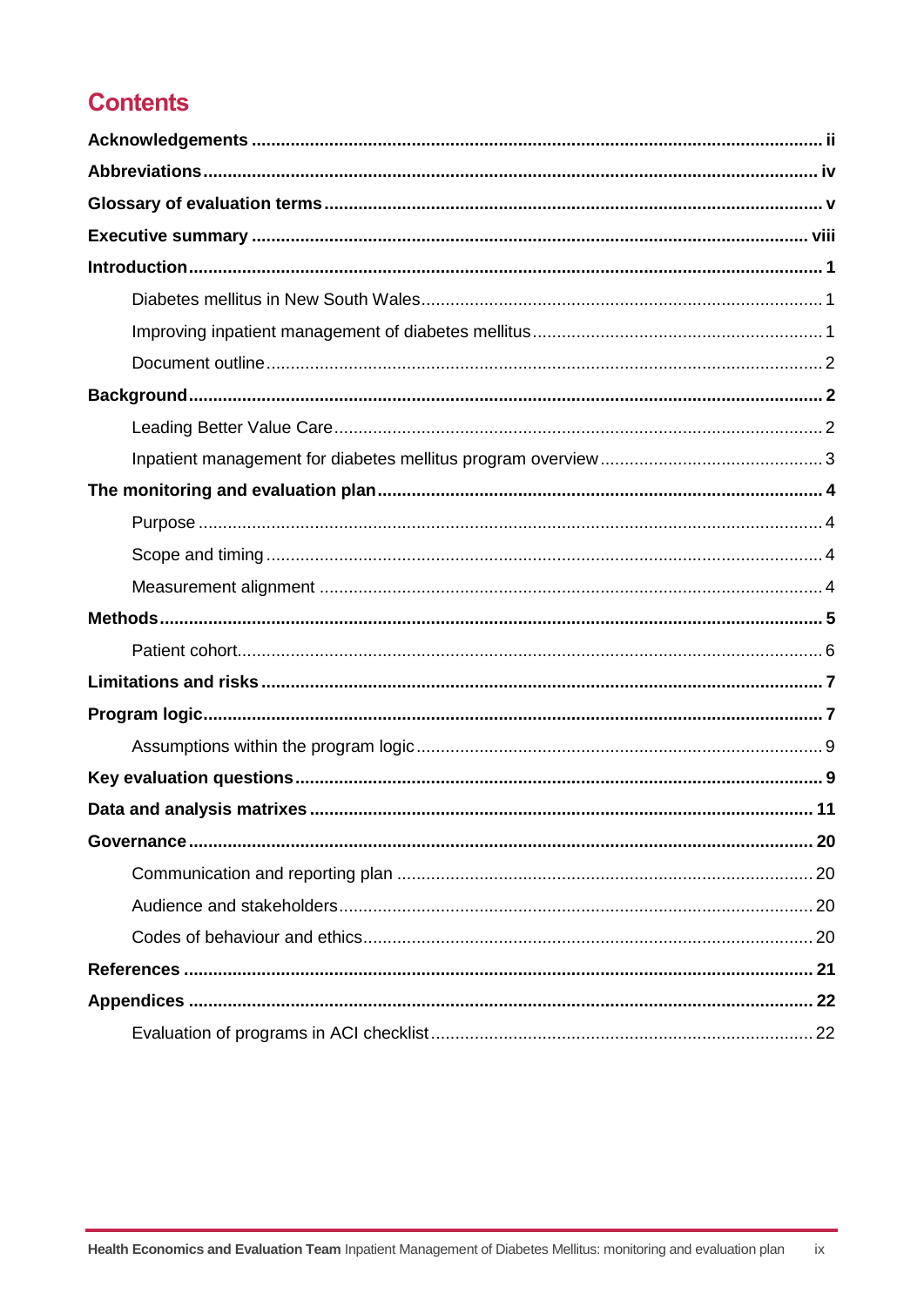# **Tables and figures**

### **Tables**

### **Figures**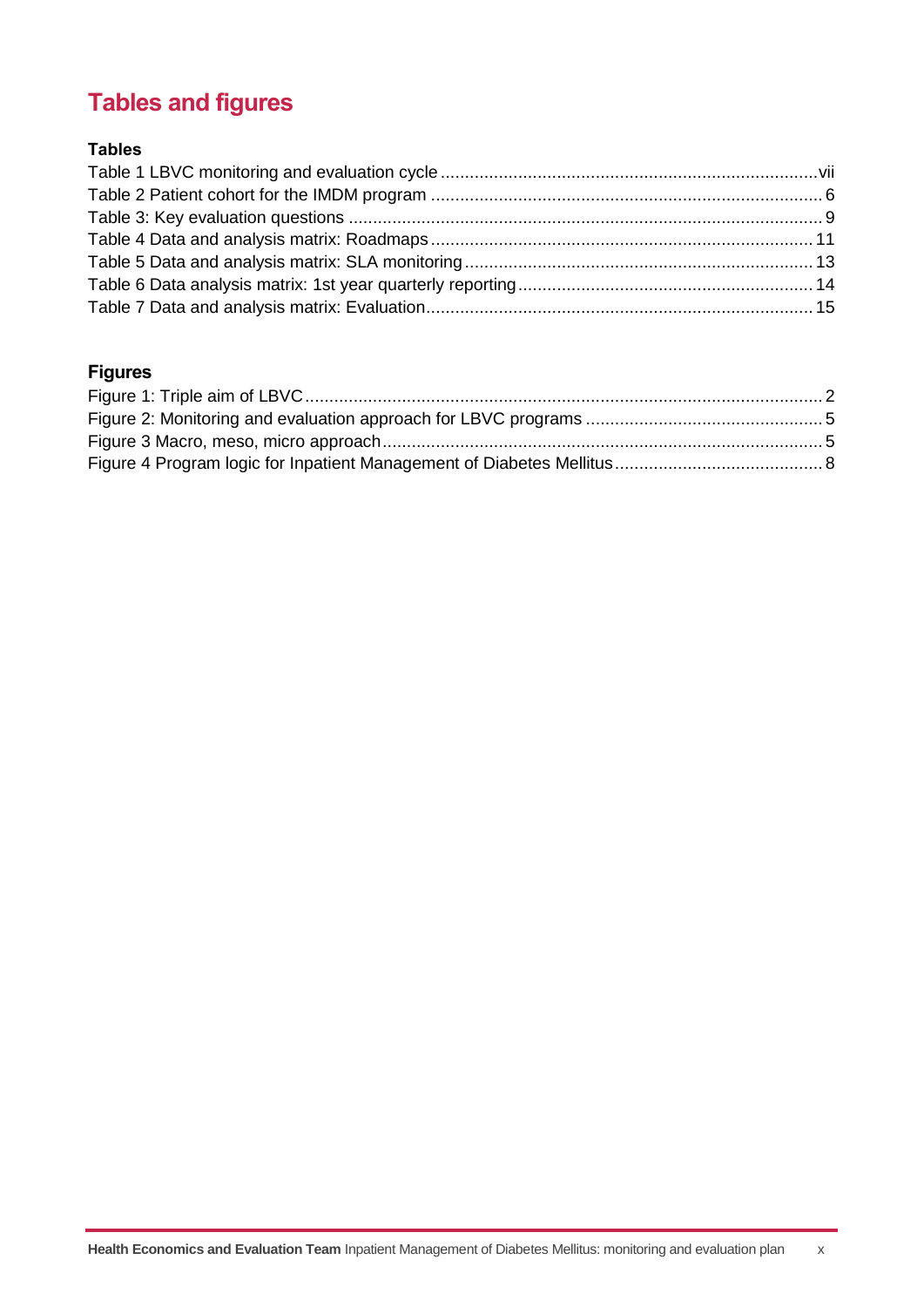### <span id="page-11-0"></span>**Introduction**

#### <span id="page-11-1"></span>**Diabetes mellitus in New South Wales**

Diabetes is a major public health challenge in New South Wales (NSW) and across Australia. It is a chronic condition characterised by insufficient insulin production, or use, and high levels of glucose in the blood. Poorly managed diabetes can increase the risk of a range of complications and comorbidities including heart disease, stroke, kidney disease, peripheral vascular disease, retinopathy, neuropathy and lower limb amputation<sup>2</sup>. People with diabetes who are admitted to hospital have an increased risk of hyperglycaemia and/or hypoglycaemia due to acute illness and reduced oral intake. This increases the risk of infections and other complications, reduces patient experience and outcomes, and increases the length and cost of hospital stays<sup>3</sup>.

The prevalence of diabetes in Australia has tripled over the past 25 years. In 2014-15 an estimated 5% of Australians aged 18 years and over reported living with type 2 diabetes<sup>4</sup>. Rates are twice as high in lower socioeconomic groups (8%) compared with those in higher groups (3%). Aboriginal and/or Torres Strait Islander Australians are almost four times more likely to have diabetes than non-Aboriginal Australians<sup>5</sup>. In NSW in 2014-15 diabetes was a factor in over 200,000 or 11% of hospitalisations, costing \$1.4 billion. Between 2012-13 and 2014-15, people with diabetes stayed in hospital an average of two days longer than people without diabetes, contributing to an average increase in costs of 8% per annum $6$ .

#### <span id="page-11-2"></span>**Improving inpatient management of diabetes mellitus**

In response to the challenges associated with the inpatient management of diabetes, the Agency for Clinical Innovation (ACI) NSW Diabetes Taskforce commissioned the SAX Institute to define best practice strategies for in-hospital care of people with diabetes requiring insulin. Following this review, the Taskforce nominated five key recommendations that now guide one of the NSW Leading Better Value Care (LBVC) programs: *Inpatient management of diabetes mellitus (IMDM)*.

#### **Recommendations**

-

- 1. To develop and implement processes to support continuous improvement in inpatient diabetes care, such as local clinical audit cycles and a mechanism to benchmark key performance indicators across NSW.
- 2. Investment to enhance the capability and/or capacity of general ward staff in the care of patients with diabetes.
- 3. Timely and appropriate access to inpatient diabetes management teams for people with diabetes.
- 4. Implementation of procedures for safe transfers of care for people with diabetes within hospital wards and across settings. This may include criteria-led discharge.
- 5. Standardised identification and screening processes for patients with diabetes on presentation to hospital.

**Health Economics and Evaluation Team** Inpatient Management of Diabetes Mellitus: monitoring and evaluation plan 1

 $2$  Australian Institute of Health and Welfare. Burden of lower limb amputations due to diabetes in Australia, Australian burden of disease study 2011 series no. 10. Canberra: AIHW, 2017.

<sup>3</sup> Lai J, Wong V. SAX institute. Evidence check: Inpatient Insulin Management Final Version 1. Sydney: SAX institute, 2017. 4 Australian Institute of Health and Welfare. How many Australians have diabetes? 2016 [internet]. Canberra: AIHW,

<sup>[</sup>cited 2017 April 5, last updated 2016 Dec]. Available at: http://www.aihw.gov.au/how-common-is-diabetes/<br>5 Lei L Wong V, 2017 Lai J, Wong V. 2017.

<sup>&</sup>lt;sup>6</sup> Agency for Clinical Innovation Health Economics and Evaluation Team Diabetes data report. NSW; ACI. 2016. Source: *Admitted Patient, Emergency Department Attendance & Deaths Register, NSW Ministry of Health Secure Analytics for Population Health Research and Intelligence. (Hospitalisations represent separations).*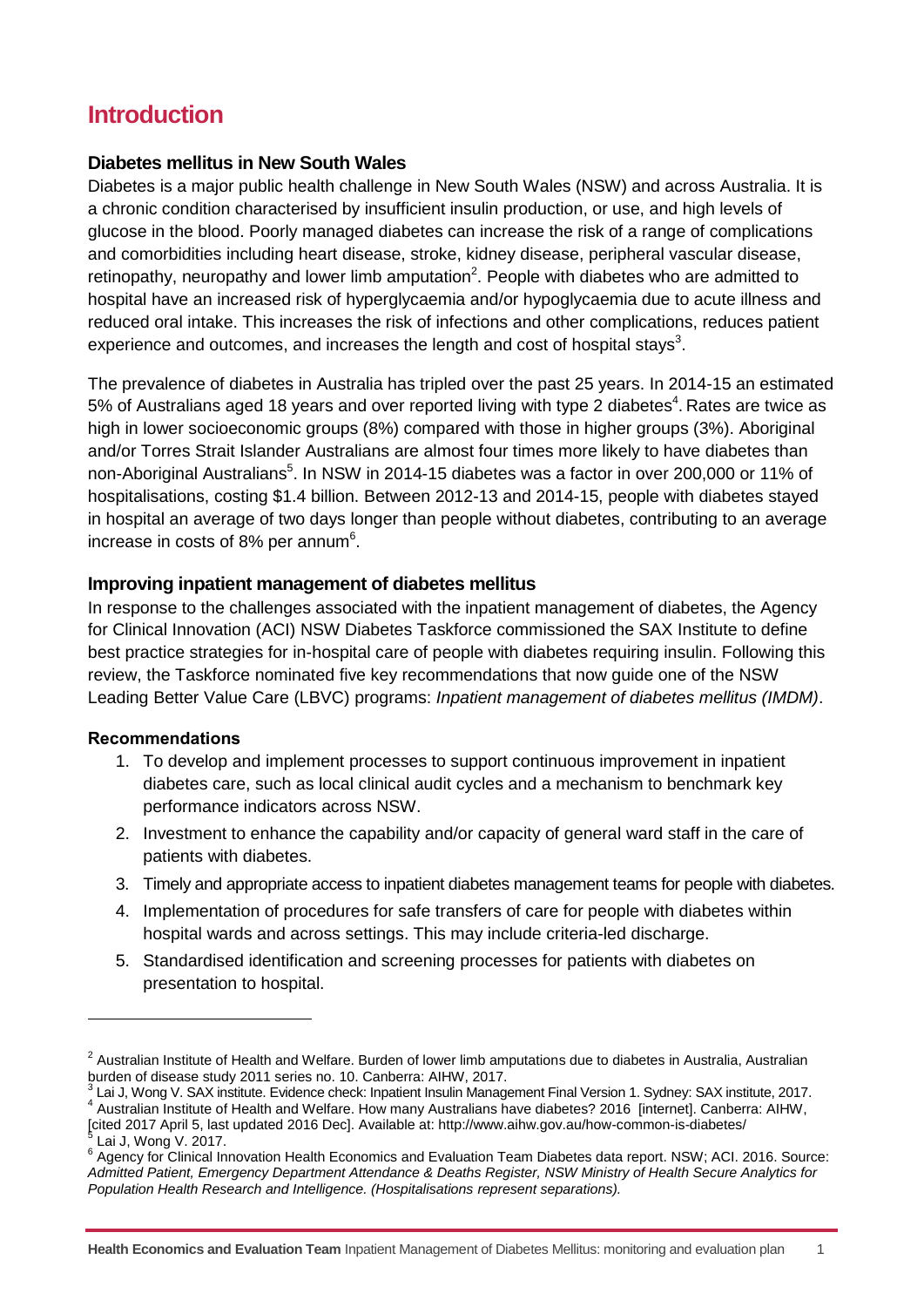#### <span id="page-12-3"></span><span id="page-12-0"></span>**Document outline**

This document outlines the monitoring and evaluation (M&E) plan for the LBVC program aimed at improving inpatient management of diabetes mellitus. It has been developed in consultation with the ACI Acute Care team and clinicians from the NSW Diabetes Taskforce and the In-hospital Management Working Group.

The framework has been informed by key documents relevant to best practice care, meetings with the ACI diabetes project teams, collaborative program logic development, and workshops with ACI staff and clinicians. It includes:

- an overview of the NSW LBVC initiative
- an explanation of the IMDM program
- the purpose, focus, limitations, and design of the evaluation
- a program logic that illustrates how the model of care is expected to achieve the desired outcomes
- key evaluation questions and sub-questions
- the methods, data sources and analysis that will be conducted to answer the key questions
- the governance, codes of behaviour and ethical framework that underpin the evaluation
- identification of relevant audiences and communication of findings.

Evaluation planning has been undertaken between February and May 2017 to meet timeframes for LBVC. At the time of writing, the IMDM program continues to be refined. As such, this framework reflects current understanding of program design and implementation. Specific measures and tools may continue to be developed to support monitoring and evaluation. Accordingly, this framework will be reviewed and updated as necessary in order to reflect any changes over time.

### <span id="page-12-1"></span>**Background**

#### <span id="page-12-2"></span>**Leading Better Value Care**

In late 2016, the NSW Ministry of Health introduced the statewide LBVC initiative. The objective of LBVC is to improve the NSW Health system performance against the Institute of Healthcare Improvement (IHI) Triple Aim of improving patient and provider experience, population health outcomes, and system efficiency and effectiveness.

The tranche one LBVC initiative comprises of eight clinical programs in the 2017-18 financial year, including the IMDM program. Figure 1 shows the Triple Aim as denoted in LBVC.

#### **Figure 1: Triple aim of LBVC**



Leading Better Value Care initiatives will be implemented by each Local Health District (LHD) and incorporated into LHD roadmaps and service level agreements (SLAs) for the purpose of monitoring and informing local quality improvements. A comprehensive impact evaluation will be undertaken after programs have been implemented within each LHD. The purpose of the impact evaluation will be to assess the overall impact of each initiative and guide decision-making around the value (worth, merit and significance) of the LBVC initiative.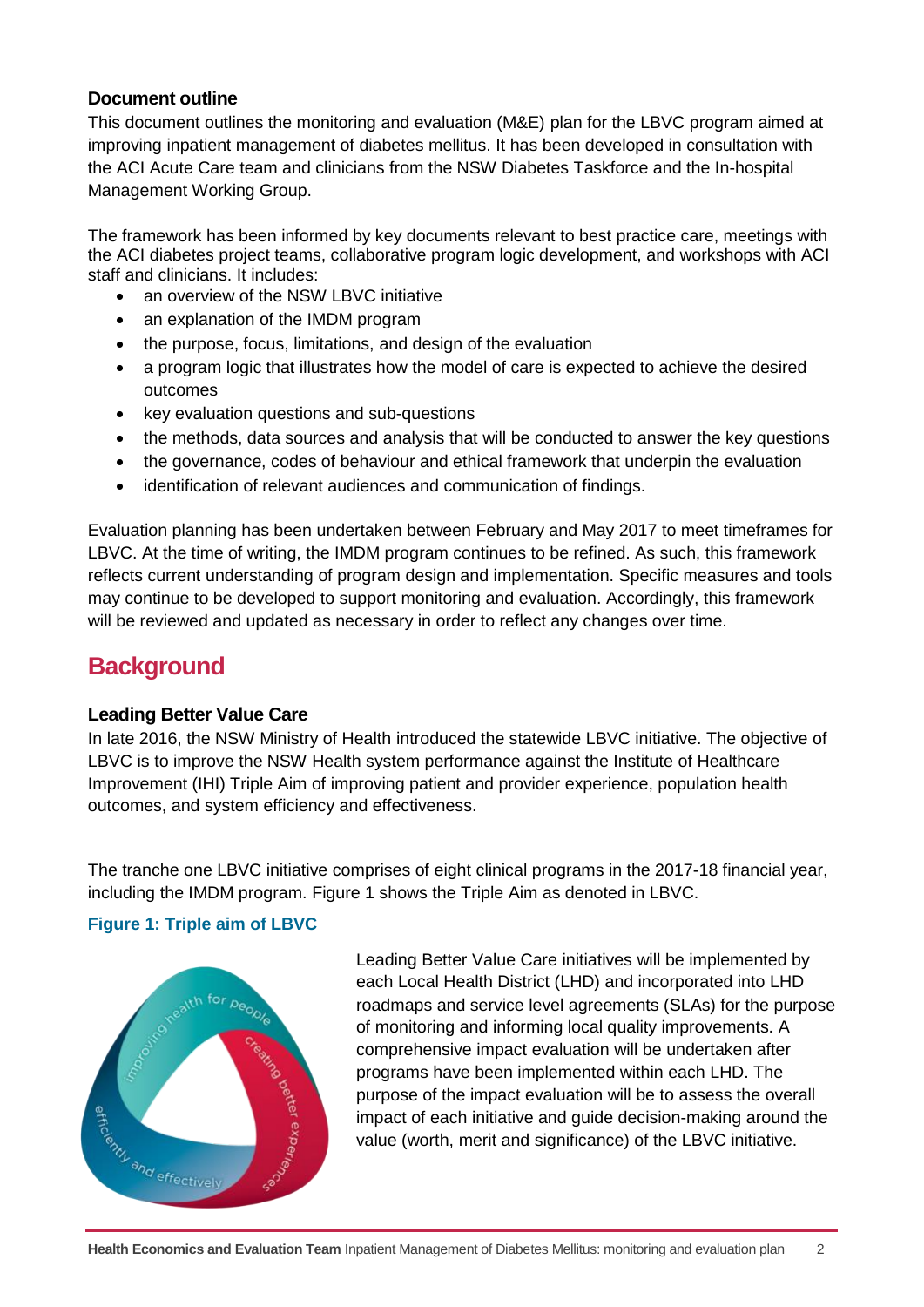#### <span id="page-13-0"></span>**Inpatient management for diabetes mellitus program overview**

The IMDM program aims to implement best practice care for adult patients with diabetes who require subcutaneous insulin administration in acute care settings. Best practice in hospital care for people with diabetes includes early and clear identification of abnormal blood glucose, appropriate risk stratification and management, blood glucose monitoring, multidisciplinary involvement, and self-management support including transfer of care to facilitate longer-term diabetes management<sup>7</sup>. Hospital systems and structures that can support delivery of best practice care include leadership, ongoing clinical education, a system of measurement and feedback and access to appropriate clinical expertise<sup>8</sup>.

The objectives of the program are to:

- provide advice and support for statewide standardised audit, review and feedback to underpin continuous improvement and benchmarking in the administration of insulin for people in hospital with diabetes
- increase identification of people with diabetes in hospital who require insulin
- increase clinical staff skill, knowledge and ability to provide best practice care to people with diabetes
- implement strategies to facilitate access to appropriately specialised diabetes care
- reduce insulin prescribing errors
- reduce hyperglycaemic and hypoglycaemic episodes and other adverse events related to suboptimal insulin management
- reduce complication rates for people with diabetes requiring insulin
- reduce mean hospital length of stay (LOS) for people with diabetes who require insulin
- improve the patient and carer experience of the in hospital management of diabetes.

The following strategies are under development to support LHDs across NSW in this achieving these objectives.

- A capability building strategy to support best practice management of people with diabetes who require insulin including implementation of a subcutaneous insulin chart.
- Development of a definition for best practice management of people in hospital with diabetes who require insulin. This includes early identification and screening processes, timely and appropriate access to specialist care, procedures for safe transfer of care and self-management support.
- Advice and support for local audits to support feedback, continuous improvement and benchmarking across NSW.

-

 $<sup>7</sup>$  Lai J, Wong V. 2017.</sup>

<sup>8</sup> Lai J, Wong V. 2017.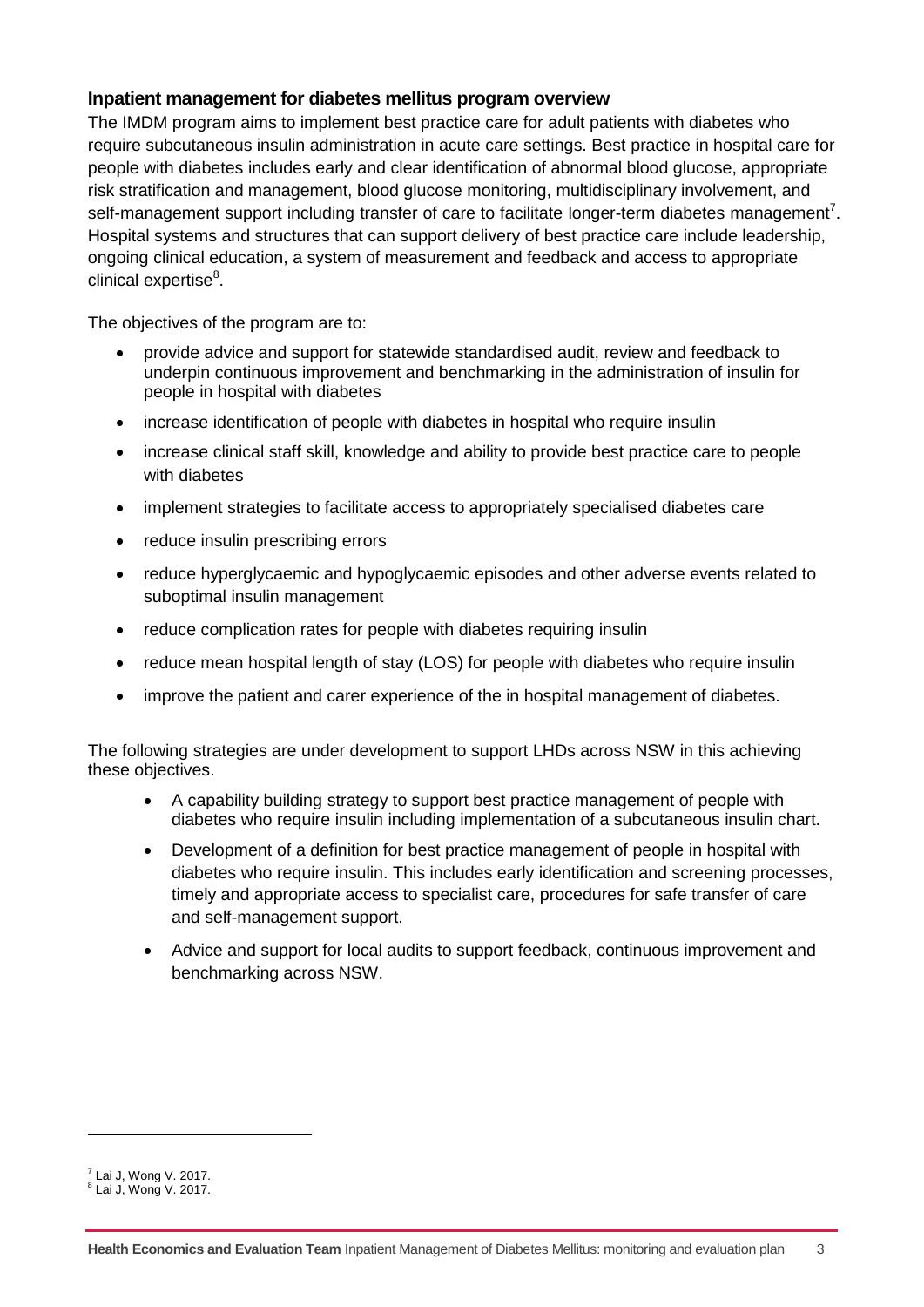# <span id="page-14-0"></span>**The monitoring and evaluation plan**

#### <span id="page-14-1"></span>**Purpose**

Program evaluation is an essential feature of the NSW Government and is outlined in the NSW Government Program Evaluation Guidelines. Comprehensive evaluation provides an evidence base for program improvement and can contribute to informed decision making. Results of robust evaluations can contribute to appropriate investment strategies and future policy and program directions to improve outcomes for the people of NSW.

The implementation of the IMDM program will be accompanied by several monitoring activities to guide its progress and identify areas for improvement. Once the program has had sufficient time to settle, an impact evaluation will be undertaken to determine the overall effect of the program, including intended and unintended outcomes.

The purpose of this plan is to guide monitoring and evaluation (M&E) and:

- provide insight into the implementation of the program across NSW, including the key enablers and barriers to adoption (monitoring)
- determine if outcomes have been met (impact)
- assess the impact of the IMDM program in terms of its impact on the NSW health system (impact)
- define data sources and collection methods, both existing and required, to assess the program across the IHI Triple Aim including expected and unexpected outcomes, experience of care, efficiencies and effectiveness.

#### <span id="page-14-2"></span>**Scope and timing**

Implementation of the IMDM program will occur throughout the 2017-18 financial year in two sixmonth phases: July to December 2017 and January to June 2018. Outcomes and impacts are expected to be incrementally realised from July 2017 at phase one sites and December 2017 at phase two sites. The availability of administrative data for the periods required will affect the timing of the evaluation.

#### <span id="page-14-3"></span>**Measurement alignment**

This M&E plan will inform data requirements and collection systems. This is consistent with the Ministry's LBVC measurement alignment framework, which focusses on creating shared priorities across the NSW healthcare system.

There are three measurement levels aligned to guide the IMDM program from implementation milestones through to achievement of the end of program outcomes (Figure 2).

These three levels include:

- program/project roadmaps
- service level agreements
- impact evaluation conducted by the NSW Health Pillars including the ACI and Clinical Excellence Commission (CEC).

A fourth level of data reporting has been established for the first year of LBVC programs. This is a set of quarterly indicators to show that the program is progressing and will be reported to ACI to track. After 12 months, ACI will use the results from the quarterly reporting data to assess outcomes achieved and apply these to a formative economic/fiscal analysis.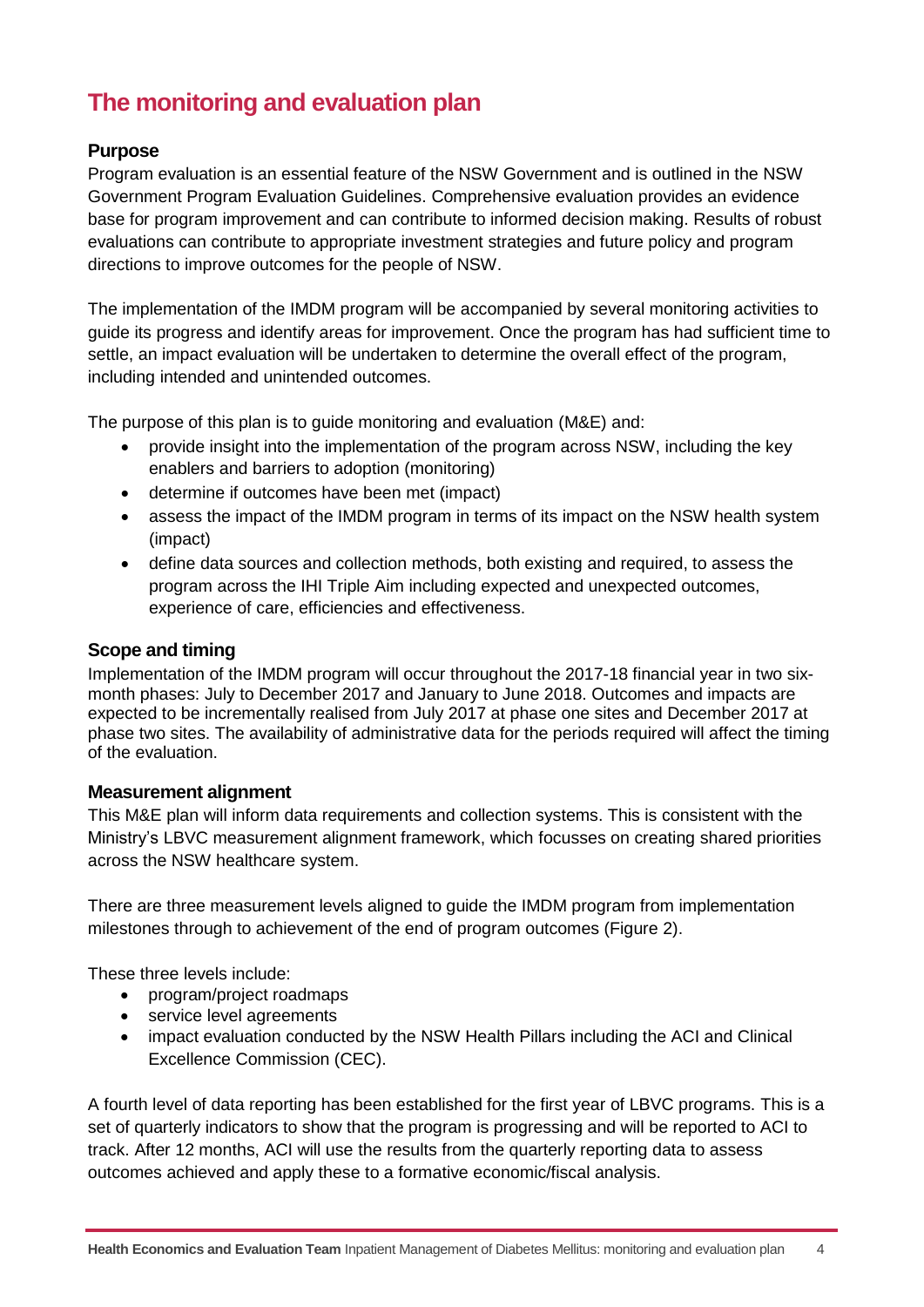Measurement alignment within the M&E plan will enable:

- oversight of program delivery against anticipated milestones to identify and manage unexpected deviations (monitoring via roadmaps and service level agreements).
- a clear structure and methodology for the statewide end of program impact evaluation to guide investment, disinvestment and future improvements.
- a consistent source of data collection that is integrated to avoid variation and duplication.



<span id="page-15-1"></span>**Figure 2: Monitoring and evaluation approach for LBVC programs**

### <span id="page-15-0"></span>**Methods**

Monitoring and evaluation of IMDM program will take a macro, meso, micro approach (Figure 3). consistent with the LBVC measurement alignment framework. The impact evaluation, including data collection and analysis and presentation of findings, will be the responsibility of relevant Pillars.

#### <span id="page-15-2"></span>**Figure 3 Macro, meso, micro approach**



The evaluation will involve mixed methods. A pre post-implementation design will test for changes due to the program. The evaluation will be conducted in two stages. Stage one will involve a statewide quantitative administrative data analysis to identify state and LHD pre and post implementation changes. Stage two will use this data to develop a matrix and methodology to select a representative sample of LHDs. Qualitative data will be collected from this sample to provide context and complement the quantitative results.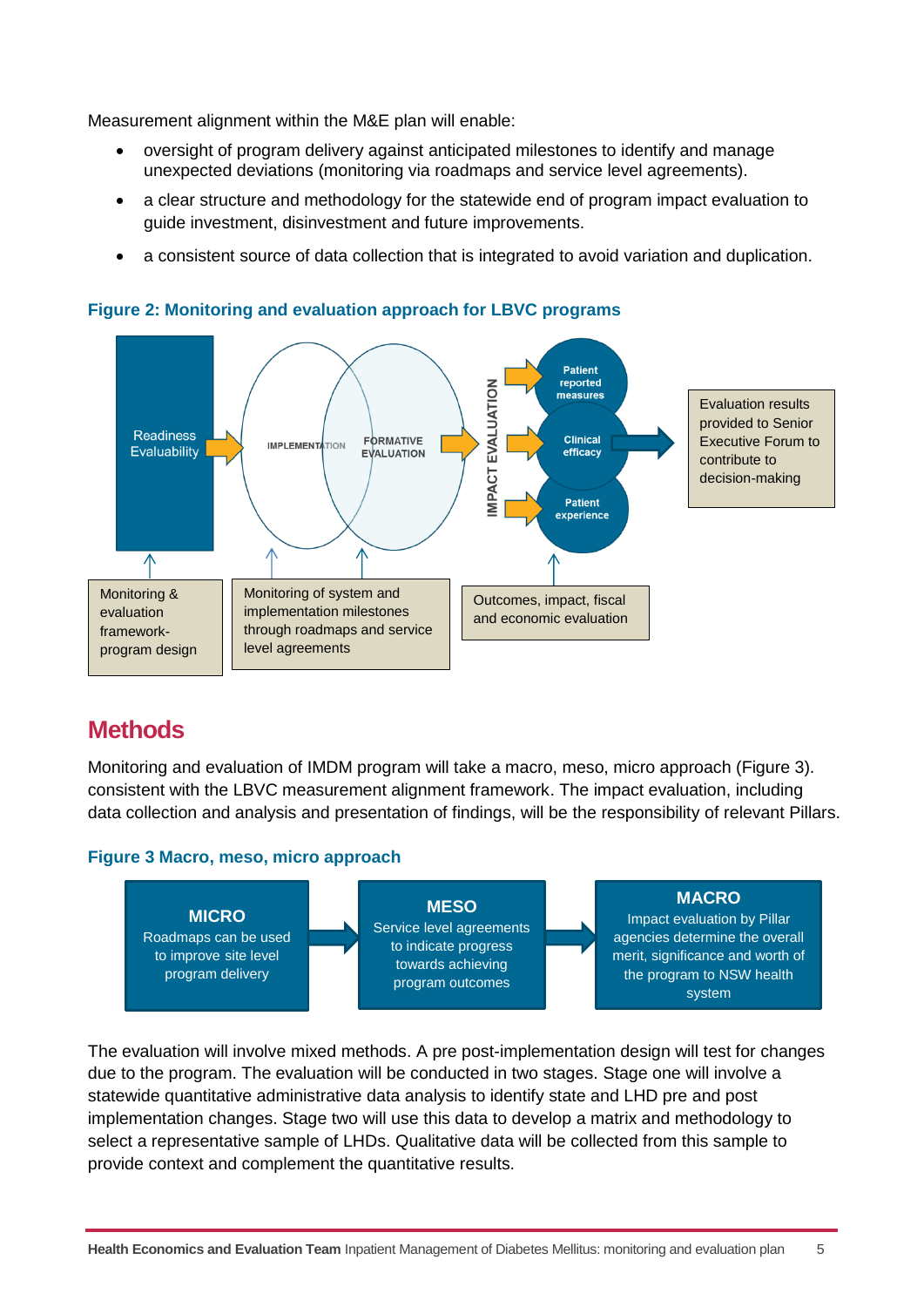Data sources for the evaluation will include:

- administrative patient data
- roadmap and service level agreement reports and supporting data
- standardised clinical process mapping
- patient reported outcomes
- patient experience questionnaires (in collaboration with BHI)
- staff focus groups, interviews and/or questionnaires
- patient focus groups, interviews and/or questionnaires.

#### <span id="page-16-0"></span>**Patient cohort**

The patient cohort for the IMDM program is acute admitted patients aged 16 years and over with diabetes requiring subcutaneous insulin management.

International Statistical Classification of Diseases and Related Health Problems, Tenth Revision, Australian Modification (ICD-10 AM) codes for this cohort are shown in Table 2.

#### <span id="page-16-1"></span>**Table 2 Patient cohort for the IMDM program**

| Code                                                                                                                                                                                                                         | <b>Description</b>             |
|------------------------------------------------------------------------------------------------------------------------------------------------------------------------------------------------------------------------------|--------------------------------|
| E10, O24.0                                                                                                                                                                                                                   | Type 1 diabetes                |
| E11, O24.1                                                                                                                                                                                                                   | Type 2 diabetes                |
| O <sub>24.4</sub>                                                                                                                                                                                                            | Gestational diabetes           |
| E <sub>13</sub>                                                                                                                                                                                                              | Diabetes, other                |
| E10.1, E11.0, E11.1, E12.0, E12.1, E13.0,<br>E13.1, E14.0, E14.1                                                                                                                                                             | Diabetes, acute complication   |
| E10.2, E10.3, E10.4, E10.5, E10.6, E10.7,<br>E11.2, E11.3, E11.4, E11.5, E11.6, E11.7,<br>E12.2, E12.3, E12.4, E12.5, E12.6, E12.7,<br>E13.2, E13.3, E13.4, E13.5, E13.6, E13.7,<br>E14.2, E14.3, E14.4, E14.5, E14.6, E14.7 | Diabetes, chronic complication |
| E14, O24.3, O24.9                                                                                                                                                                                                            | Diabetes, unspecified          |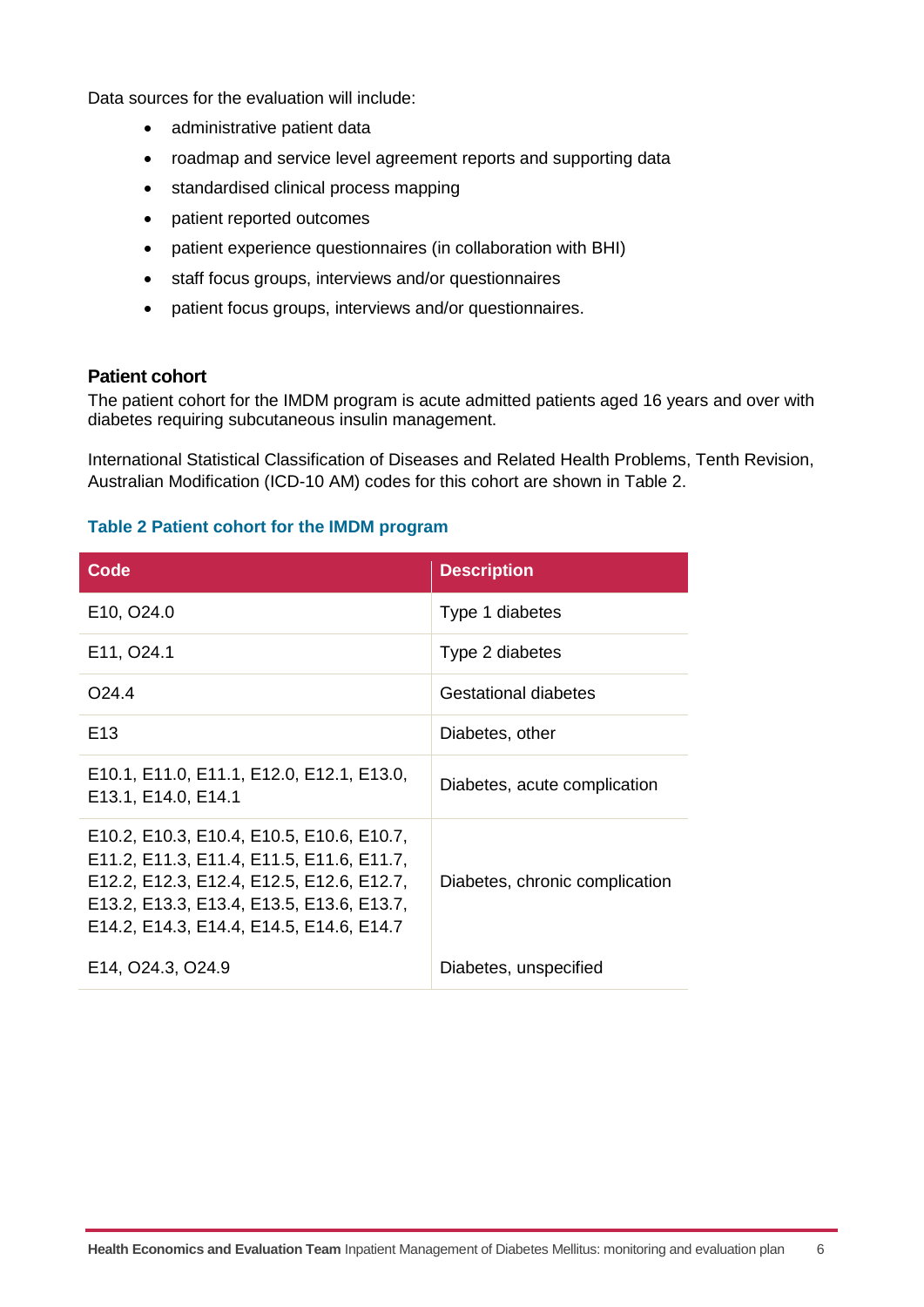## <span id="page-17-0"></span>**Limitations and risks**

There are several limitations and potential risks to the M&E of the IMDM program. These are noted below and will be monitored, and where necessary, addressed, throughout the evaluation.

- The evaluand is the statewide IMDM program. It is out of the LBVC scope to evaluate individual sites.
- More than one year of data post-implementation may be required to measure the impact of changes, noting possible year on year fluctuations.
- The expected variability and breadth of responses to the program across LHDs will be difficult to capture in order to measure program fidelity and attribution. Where this is predominant, a design to capture outcomes by program will be undertaken, such as difference in difference analysis.
- The outcomes for people with diabetes may be influenced by a range of external confounding factors (such as lifestyle and socio-economic factors) that are out of scope of this evaluation.
- Standardised collection of clinical processes and other data measures within the data plan are under development and availability for evaluation is not assured.
- A comprehensive baseline across all variables is not currently available.
- Pre and post analysis has been defined as the major analytical method that will be used to track trends over time. This has been selected as it is considered the most robust method within the existing resourcing and time available. However, there are risks that if enough time points are not measured, seasonal and other variations will not be identified and may therefore impact on result translation. To reduce these threats, time points will be determined from baseline over several years.

# <span id="page-17-1"></span>**Program logic**

The program logic outlines how the IMDM program will work to achieve its intended outcomes. It provides a foundation to guide M&E and track progress over time. Figure 4 presents the program logic for improving in-hospital care for people with diabetes who require insulin.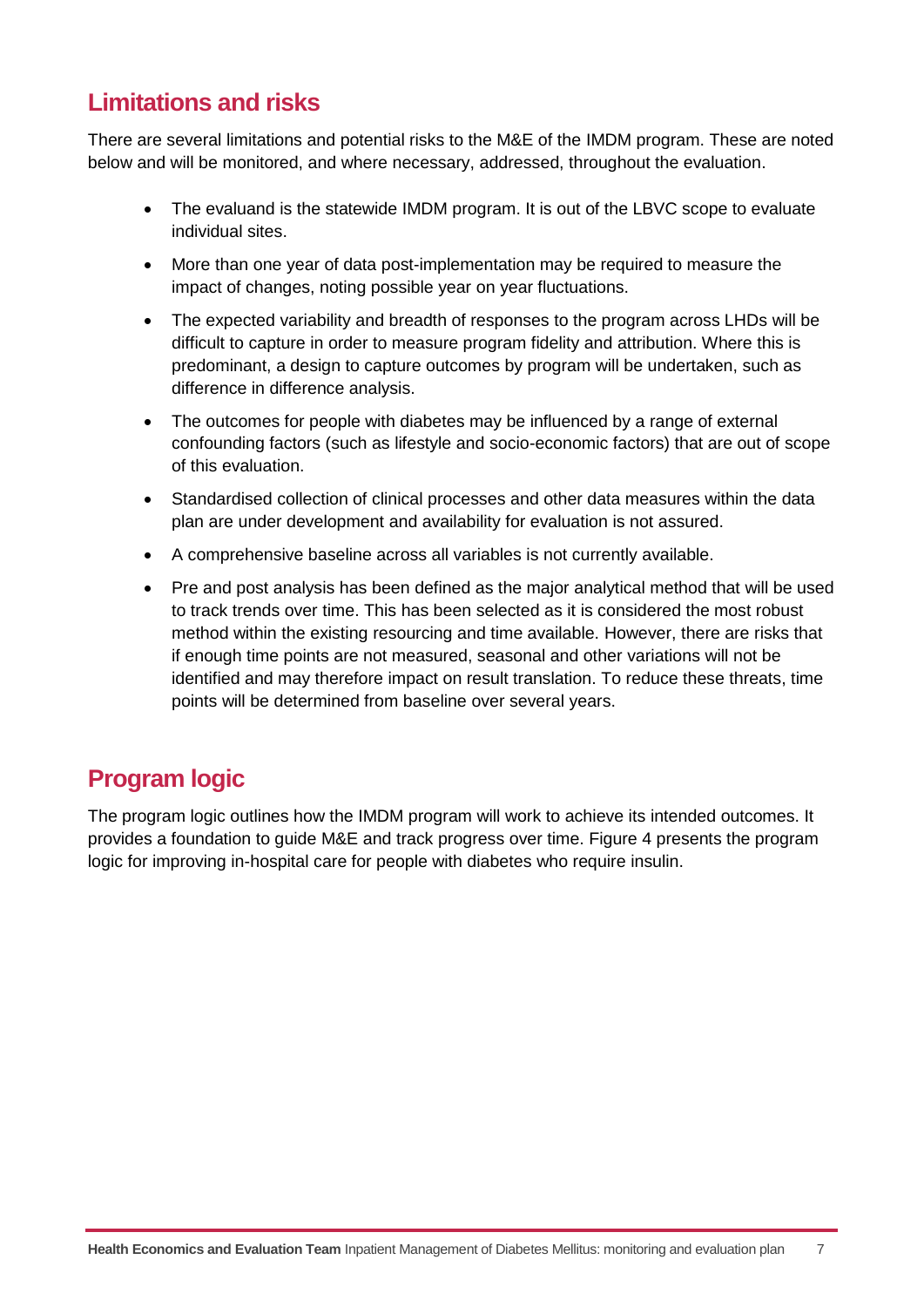#### **Figure 4 Program logic for Inpatient Management of Diabetes Mellitus**

<span id="page-18-0"></span>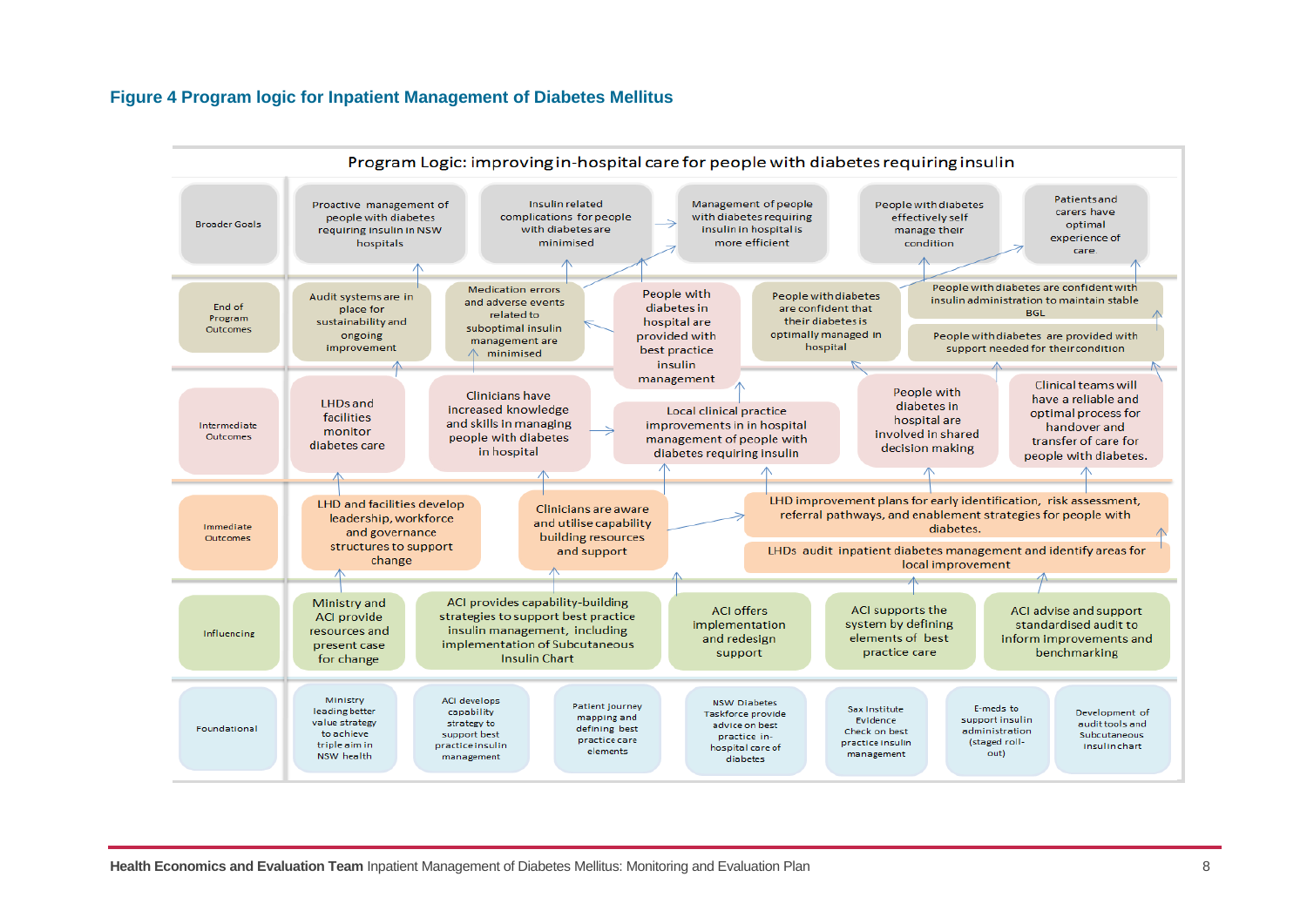#### <span id="page-19-0"></span>**Assumptions within the program logic**

All programs (and program logics) include assumptions. These assumptions are tested during the evaluation to understand the potential facilitators and barriers to anticipated changes. The assumptions for the IMDM program include that:

- the SAX evidence review is representative of current diabetes management in NSW hospitals
- LHD executive, facility service managers and clinicians agree that there is a case for change and that improvements are required
- LHDs will identify clinical leaders and review workforce required to drive local practice changes
- governance processes will be established to support local accountability for improvements
- there are avoidable adverse events related to suboptimal insulin management.

### <span id="page-19-1"></span>**Key evaluation questions**

Evaluation questions are used to guide the focus of an evaluation. The key questions are determined based on the program logic and in particular the immediate, intermediate and end of program outcomes (Table 3). This M&E plan includes questions related to both monitoring and outcome measures.

#### <span id="page-19-2"></span>**Table 3: Key evaluation questions**

| <b>Evaluation domain</b> | <b>Measurement alignment</b><br>domain | <b>Key evaluation question</b>                                                                                                                                                                                      |  |
|--------------------------|----------------------------------------|---------------------------------------------------------------------------------------------------------------------------------------------------------------------------------------------------------------------|--|
| Appropriateness          | Implementation fidelity                | To what extent was the program<br>implemented as intended?                                                                                                                                                          |  |
| <b>Effectiveness</b>     | Improving experience of care           | What LHD clinical processes changed<br>and to what extent did this improve in<br>hospital care for people with diabetes<br>requiring insulin?<br>What were the facilitators and<br>constraints to the program being |  |
|                          |                                        | embedded?                                                                                                                                                                                                           |  |
|                          |                                        | To what extent has the program had<br>an impact on the experience of<br>people with diabetes who require<br>insulin in hospital?                                                                                    |  |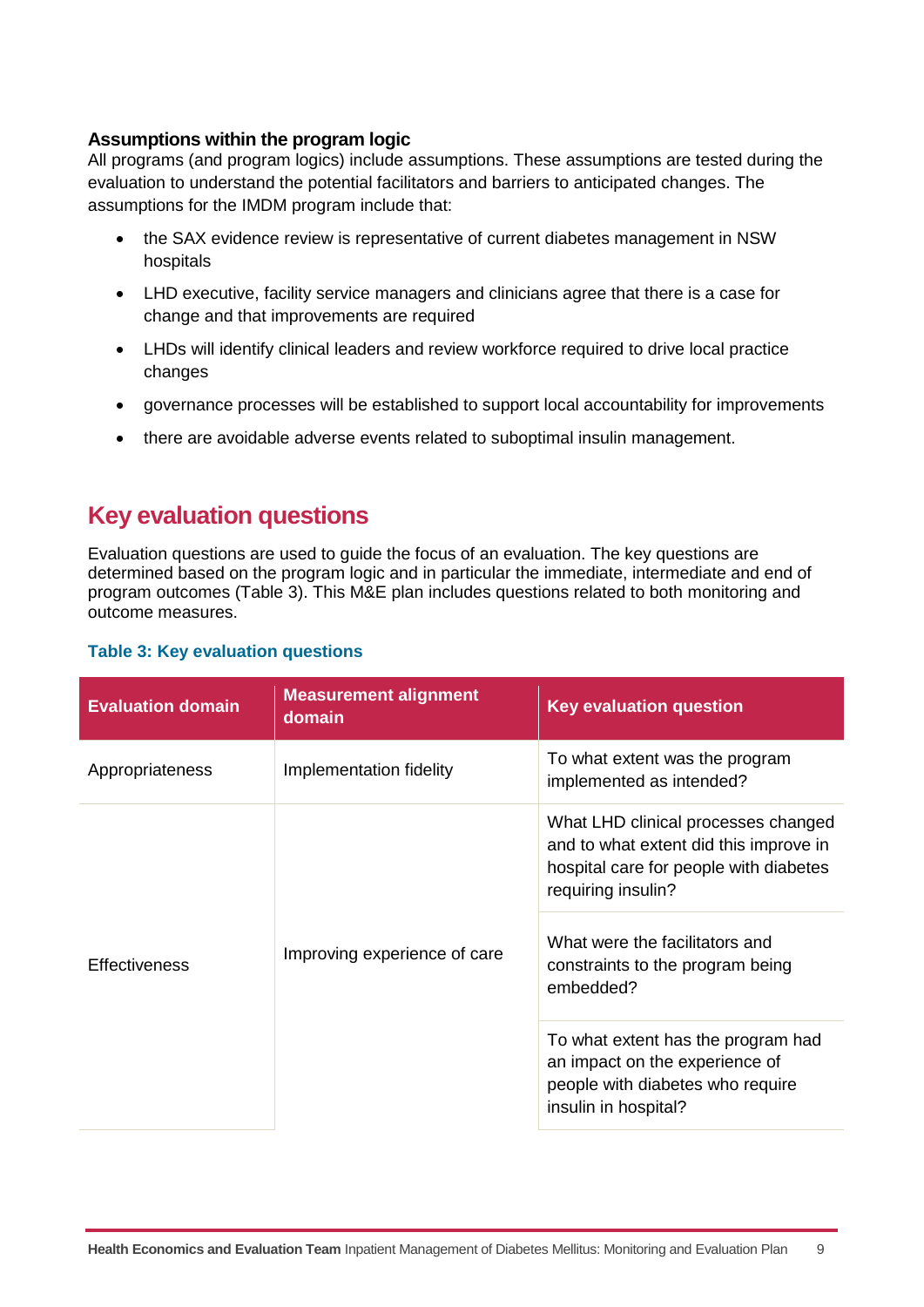| <b>Evaluation domain</b> | <b>Measurement alignment</b><br>domain | <b>Key evaluation question</b>                                                                                                                                             |  |
|--------------------------|----------------------------------------|----------------------------------------------------------------------------------------------------------------------------------------------------------------------------|--|
|                          |                                        | To what extent does the workforce<br>feel knowledgeable and confident to<br>apply best practice management for<br>people with diabetes who require<br>insulin in hospital? |  |
| Impact                   | Improving healthcare of the            | To what extent has the program<br>reduced the adverse outcomes<br>associated with poor glycaemic<br>control?                                                               |  |
|                          | public                                 | To what extent has the program<br>impacted the outcomes of people with<br>diabetes in hospital who require<br>insulin?                                                     |  |
|                          | Providing efficient and                | To what extent has the program<br>impacted the efficiency of managing<br>people with diabetes who require<br>insulin in hospital?                                          |  |
| Sustainability           | appropriate care                       | To what extent has the program been<br>implemented statewide and is further<br>investment required?                                                                        |  |
| Access and reach         | Improving healthcare of the            | Did the program reach its intended<br>cohort?                                                                                                                              |  |
|                          | public                                 | For whom did the program work and<br>in what context?                                                                                                                      |  |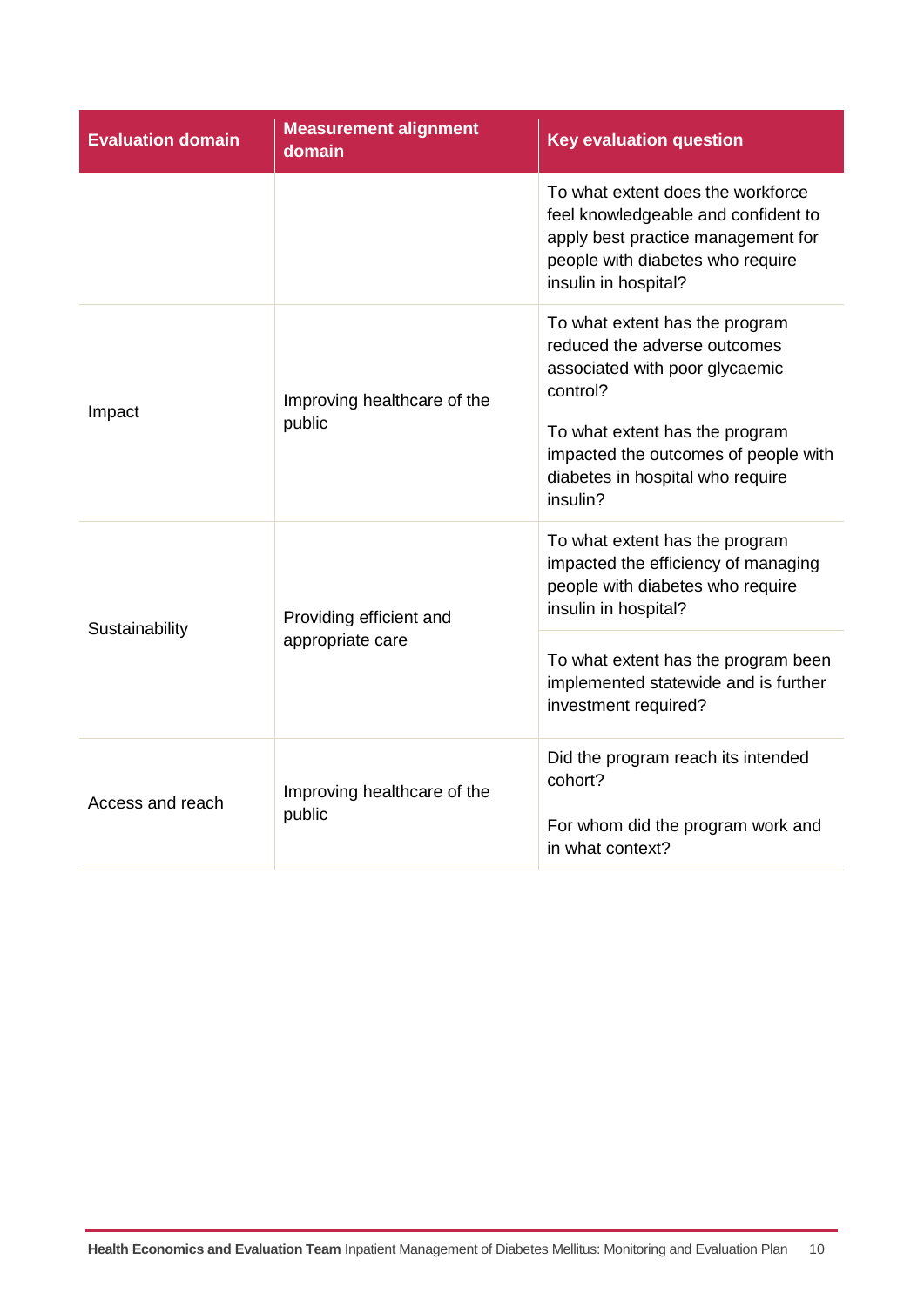### **Data and analysis matrixes**

The following data matrixes outlines the data sources, collection and analysis methods that will be used to answer the key evaluation questions.

#### **Table 4 Data and analysis matrix: Roadmaps**

<span id="page-21-1"></span><span id="page-21-0"></span>

| <b>Key evaluation</b><br>question (KEQ)                       | <b>Indicator</b>                                                                                                                                                                                                                                                                                                                                                                    | <b>Method</b>                                        | <b>Data source</b>                         | <b>Analysis</b>     | <b>Responsibility and</b><br>comments |
|---------------------------------------------------------------|-------------------------------------------------------------------------------------------------------------------------------------------------------------------------------------------------------------------------------------------------------------------------------------------------------------------------------------------------------------------------------------|------------------------------------------------------|--------------------------------------------|---------------------|---------------------------------------|
| To what extent was the<br>program implemented as<br>intended? | Number and location of<br>sites implementing<br>compared by LHD<br>Number of sites within<br>LHD with ACI<br>partnership audit<br>Audit completed<br>Executive sponsor and<br>governance established<br>Improvement plan in<br>place<br>Staff education reach<br>and uptake - # eligible<br>staff completing training<br>Awareness and adoption<br>of subcutaneous insulin<br>chart | Descriptive analysis<br>reported through<br>roadmaps | <b>LHD/Facility reporting</b><br>mechanism | Descriptive reports | Roadmaps                              |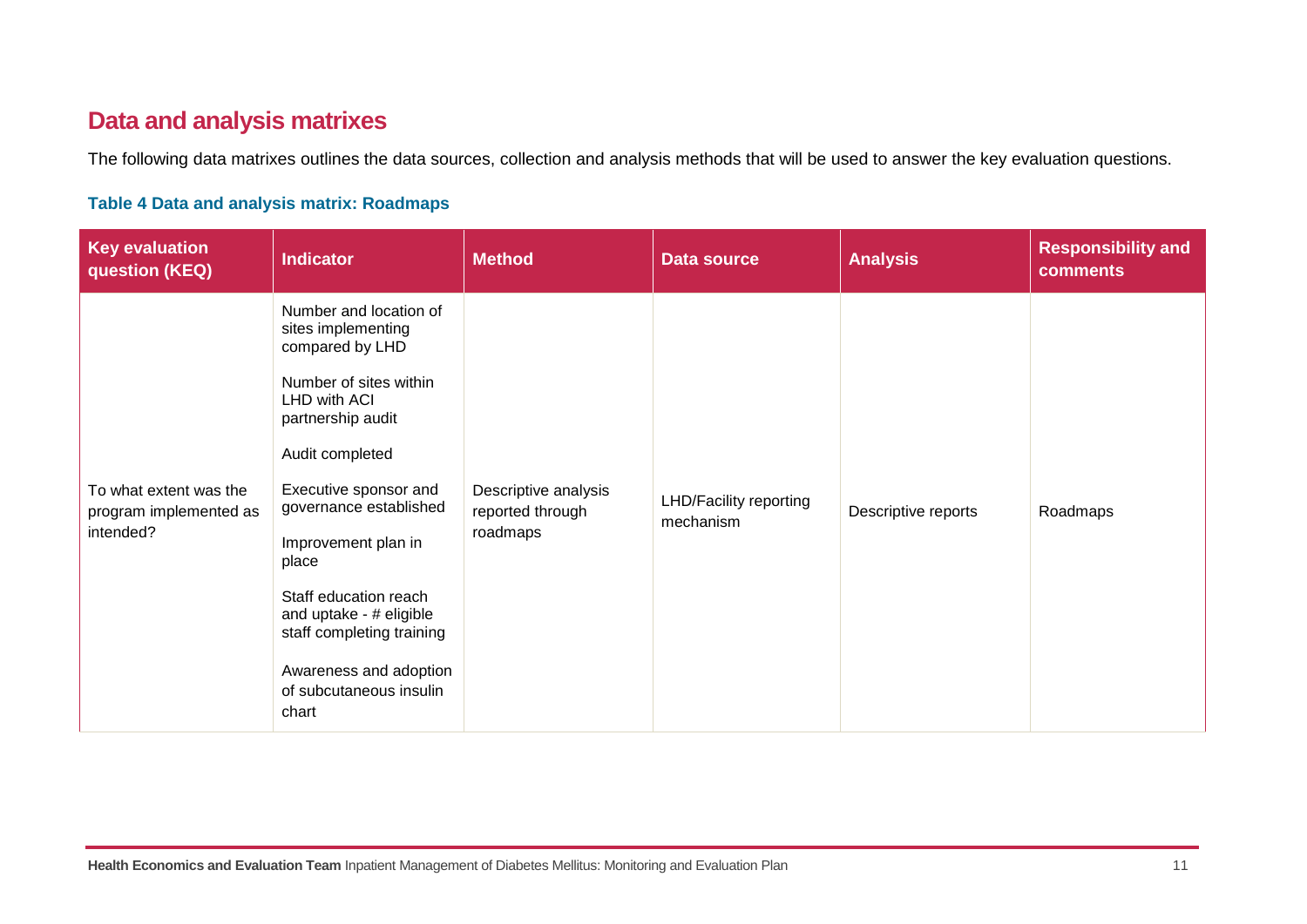| <b>Key evaluation</b><br>question (KEQ)                                                                                                                                           | <b>Indicator</b>                                                                                                                                                                                | <b>Method</b>                 | <b>Data source</b>                         | <b>Analysis</b>                                                                                                                                         | <b>Responsibility and</b><br>comments                   |
|-----------------------------------------------------------------------------------------------------------------------------------------------------------------------------------|-------------------------------------------------------------------------------------------------------------------------------------------------------------------------------------------------|-------------------------------|--------------------------------------------|---------------------------------------------------------------------------------------------------------------------------------------------------------|---------------------------------------------------------|
| What LHD clinical<br>processes changed and<br>to what extent did this<br>improve in hospital care<br>for people with diabetes<br>who require insulin?                             | Access to appropriately<br>skilled staff in diabetes<br>care<br>Identification/screening<br>systems<br>Patient referral pathway<br>in place<br>Compliance with<br>subcutaneous insulin<br>chart | Audit of records              | Audit                                      | Needs assessment<br>prepared from audit<br>results - used to<br>establish local<br>improvement plans                                                    | ACI responsible for<br>data collection through<br>Audit |
| To what extent does the<br>workforce feel<br>knowledgeable and<br>confident to apply best<br>practice management for<br>people with diabetes<br>requiring insulin in<br>hospital? | Knowledge and attitude<br>change<br>Practice changes<br>resulting from knowledge<br>and attitude change<br>Uptake and usage of<br>education/training<br>initiatives developed                   | Reported through<br>Roadmaps  | <b>LHD/Facility reporting</b><br>mechanism | Assessment of<br>correlation/association<br>between staff feedback<br>on knowledge and<br>capacity changes, and<br>the transfer to practice.            | Roadmaps                                                |
| What were the facilitators<br>and constraints to the<br>program being<br>embedded?                                                                                                | Identification of enablers<br>and barriers to<br>implementation                                                                                                                                 | Semi-structured<br>interviews | <b>LHD/Facility reporting</b><br>mechanism | Assessment of enablers<br>and barriers to<br>implementation to<br>contribute to program<br>improvement at a local<br>level and potentially<br>statewide | ACI responsible for<br>data collection and<br>analysis  |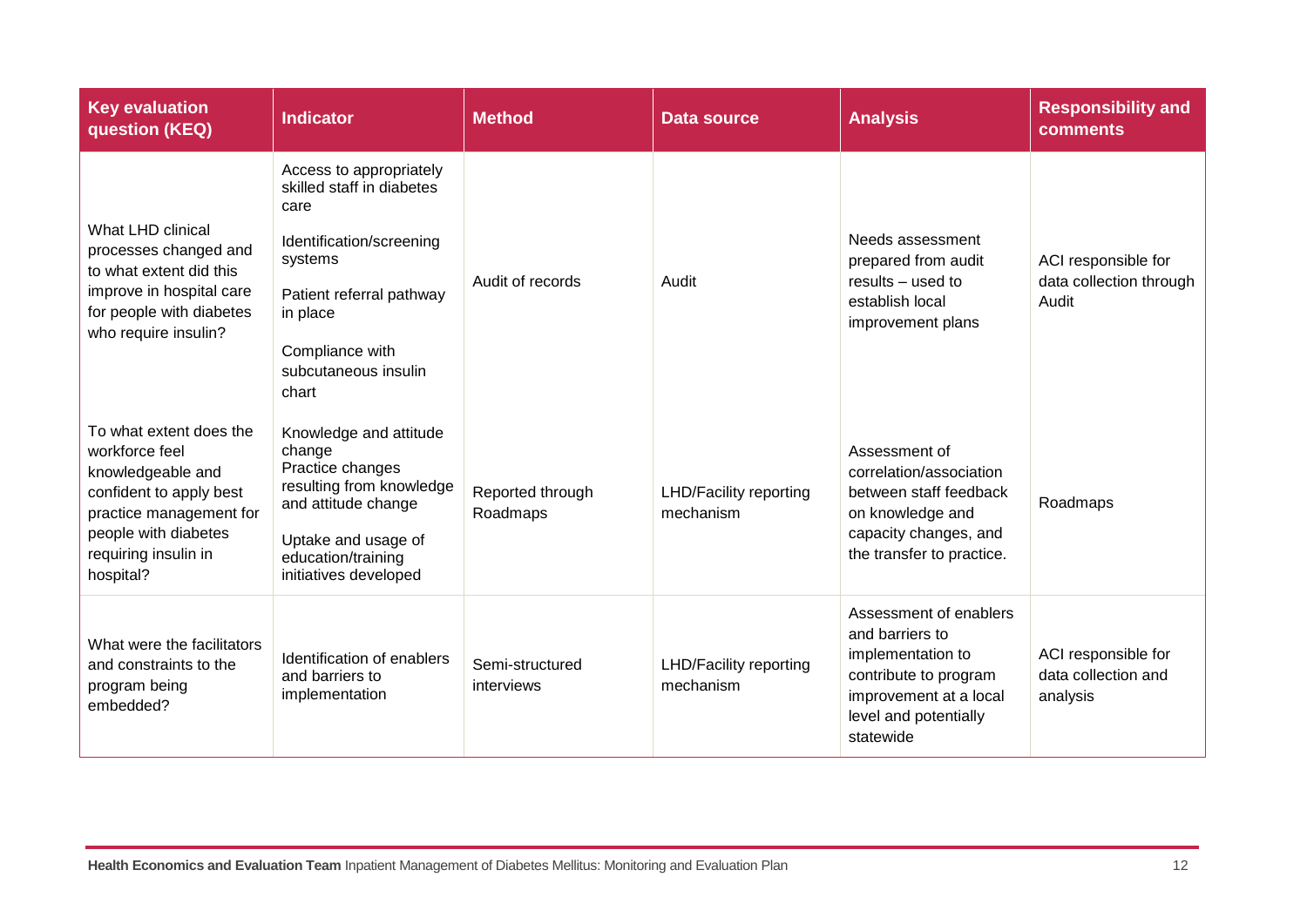#### **Table 5 Data and analysis matrix: SLA monitoring**

<span id="page-23-0"></span>

| <b>Key evaluation</b><br>question and<br>progress                                                                                                                                 | <b>Indicator</b>                                                                                | <b>Method</b>        | Data source                                                                              | <b>Analysis</b> | <b>Responsibility and</b><br><b>comments</b> |
|-----------------------------------------------------------------------------------------------------------------------------------------------------------------------------------|-------------------------------------------------------------------------------------------------|----------------------|------------------------------------------------------------------------------------------|-----------------|----------------------------------------------|
| To what extent does the<br>workforce feel<br>knowledgeable and<br>confident to apply best<br>practice management<br>for people with diabetes<br>requiring insulin in<br>hospital? | # of staff completing<br>education modules in<br>inpatient diabetes care                        | Reported through SLA | <b>LHD/Facility reporting</b><br>mechanism                                               | Descriptive     | Service level<br>agreements                  |
| What LHD clinical<br>processes changed and<br>to what extent did this<br>improve in hospital care<br>for people with diabetes<br>requiring insulin?                               | The total # of services<br>that participate in clinical<br>audit and % of<br>admissions audited | Reported through SLA | <b>LHD/Facility reporting</b><br>mechanism<br><b>Admitted Patient Data</b><br>Collection | Descriptive     | Roadmaps                                     |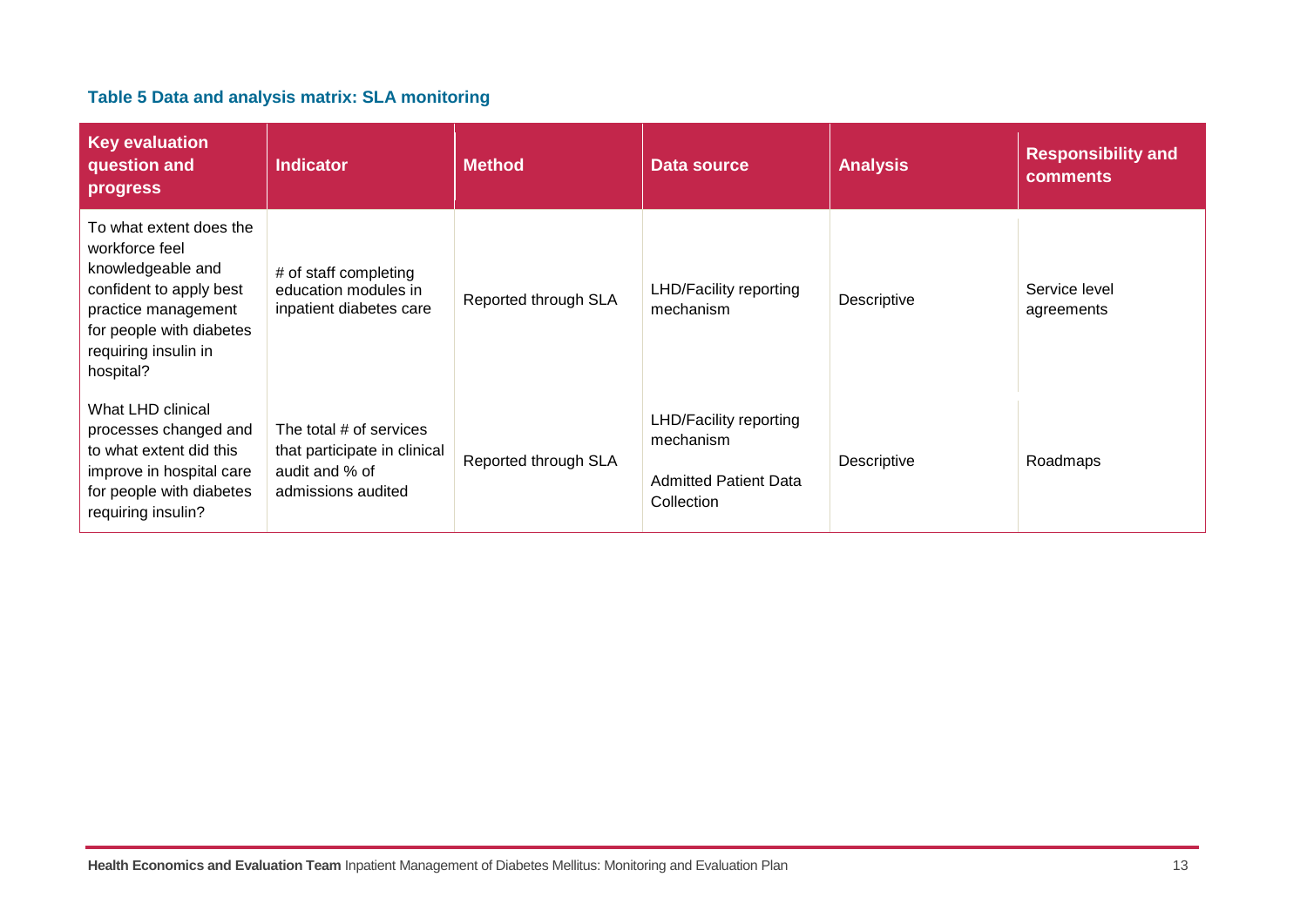| Table 6 Data analysis matrix: 1st year quarterly reporting |  |
|------------------------------------------------------------|--|
|------------------------------------------------------------|--|

<span id="page-24-0"></span>

| <b>Key evaluation</b><br>question and<br>progress             | <b>Indicator</b>                                                                                                                                                                                                                                                                                                                 | <b>Method</b>                                                                                                            | <b>Data source</b>                         | <b>Analysis</b>                                                                                                                                                                                                                                                                                                                                            | <b>Responsibility and</b><br>comments               |
|---------------------------------------------------------------|----------------------------------------------------------------------------------------------------------------------------------------------------------------------------------------------------------------------------------------------------------------------------------------------------------------------------------|--------------------------------------------------------------------------------------------------------------------------|--------------------------------------------|------------------------------------------------------------------------------------------------------------------------------------------------------------------------------------------------------------------------------------------------------------------------------------------------------------------------------------------------------------|-----------------------------------------------------|
| To what extent was the<br>program implemented<br>as intended? | % patients screened for<br>diabetes at admission<br>% patients with shared<br>care plan<br>% of patients with<br>known diabetes and<br>continuing blood<br>glucose testing<br>Utilisation (separations,<br>beddays, NWAUs)<br>% patients avoiding<br>hypoglycaemia<br>Reduction in adverse<br>incidents/adverse<br>complications | Reported through<br>quarterly monitoring<br>12 month assessment of<br>progress<br>Economic/fiscal analysis<br>of results | <b>LHD/Facility reporting</b><br>mechanism | Descriptive to indicate<br>program progression<br>towards longer term<br>outcomes<br>Analysis of benefits<br>realised after 12<br>months.<br>Benefits realised will be<br>applied to<br>economic/fiscal analysis<br>through separations,<br>beddays, NWAUs<br>avoided<br>Economic/fiscal benefits<br>applied to BaU to<br>determine indicative<br>benefits | ACI responsible for data<br>collection and analysis |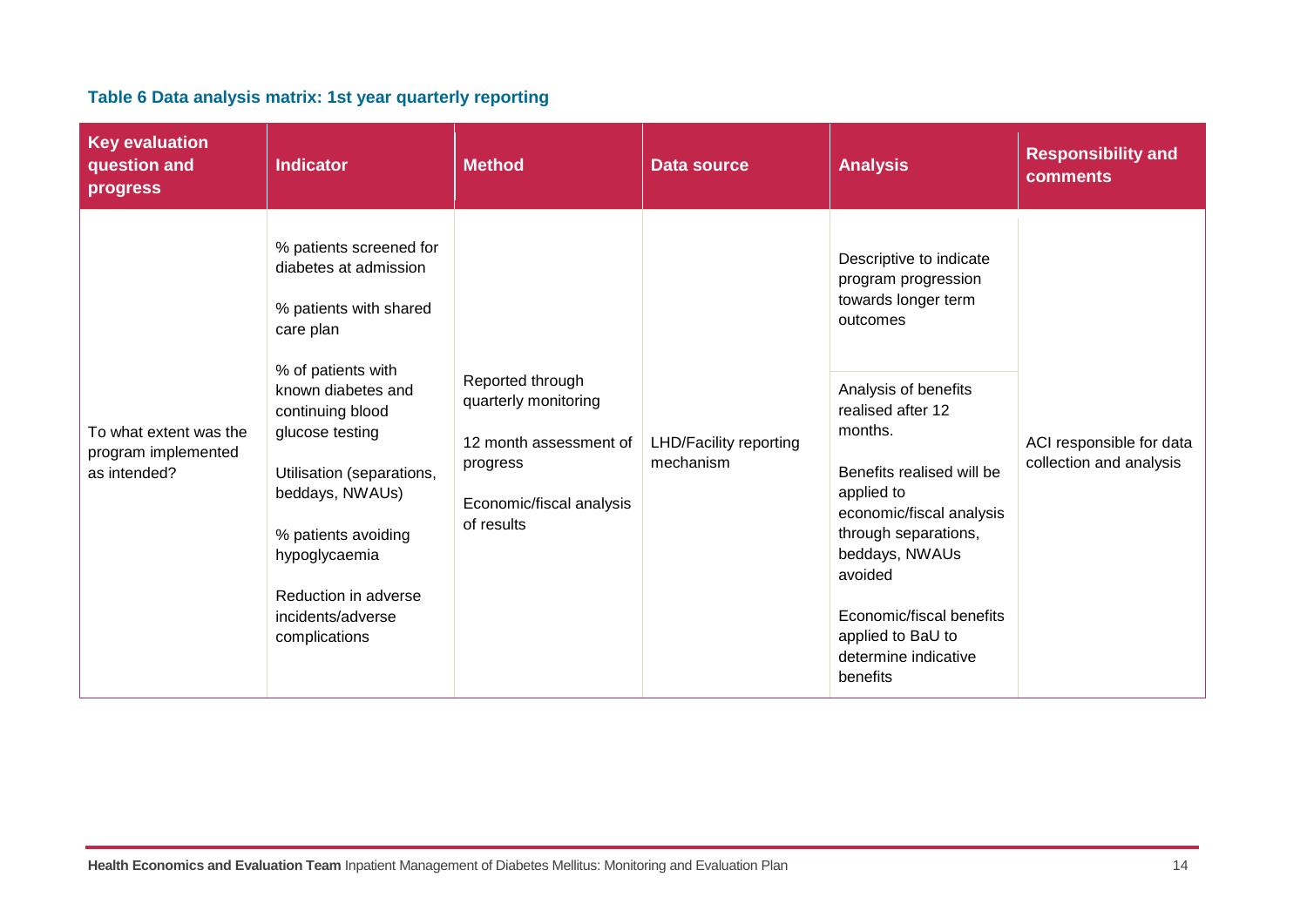### **Table 7 Data and analysis matrix: Evaluation**

<span id="page-25-0"></span>

| <b>Key evaluation</b><br>question                                                                                                    | <b>Measure</b>                                                                                                                                                  | <b>Method</b>                                                                                                                                                                                                                                                                 | <b>Data source</b>                         | <b>Analysis</b>                                                                                                                                 | <b>Responsibility and</b><br>comments                                              |
|--------------------------------------------------------------------------------------------------------------------------------------|-----------------------------------------------------------------------------------------------------------------------------------------------------------------|-------------------------------------------------------------------------------------------------------------------------------------------------------------------------------------------------------------------------------------------------------------------------------|--------------------------------------------|-------------------------------------------------------------------------------------------------------------------------------------------------|------------------------------------------------------------------------------------|
| To what extent has the<br>program had an impact<br>on the experience of<br>people with diabetes<br>requiring insulin in<br>hospital? | Patient experience of<br>care                                                                                                                                   | BHI patient survey -<br>linked data by cohort for<br>baseline, increased<br>sample size of cohort<br>where needed for time<br>points.<br>Patient focus groups/<br>interviews as required -<br>potential for deviant<br>case sampling in relation<br>to patient survey results | <b>BHI</b> patient survey<br>Primary data  | Pre and post<br>comparisons                                                                                                                     | <b>ACI will work</b><br>collaboratively with BHI<br>to collect and analyse<br>data |
| To what extent has the<br>program reduced the<br>adverse outcomes<br>associated with poor<br>glycaemic control?                      | Change in complication<br>rates compared with<br>matched ICD-10-AM<br>without diabetes                                                                          | Comparison of patient<br>cohort complications<br>compared to same<br>cohort without diabetes                                                                                                                                                                                  | <b>Admitted Patient Data</b><br>Collection | Matched cohort analysis                                                                                                                         | Data collection and<br>analysis is the<br>responsibility of ACI                    |
| To what extent has the<br>program impacted the<br>outcomes of people with<br>diabetes in hospital<br>requiring insulin?              | % patients avoiding<br>hypoglycaemia<br>Reduction in adverse<br>incidence/common<br>complications<br>Mean BGL levels<br>No. of hypo/<br>hyperglycaemic episodes | Pre and post<br>comparisons                                                                                                                                                                                                                                                   | To be defined - not yet<br>available       | Pre and post<br>comparisons from<br>baseline (some<br>measures are included<br>as indicators in first year<br>quarterly reporting) to<br>impact | Data collection and<br>analysis is the<br>responsibility of ACI                    |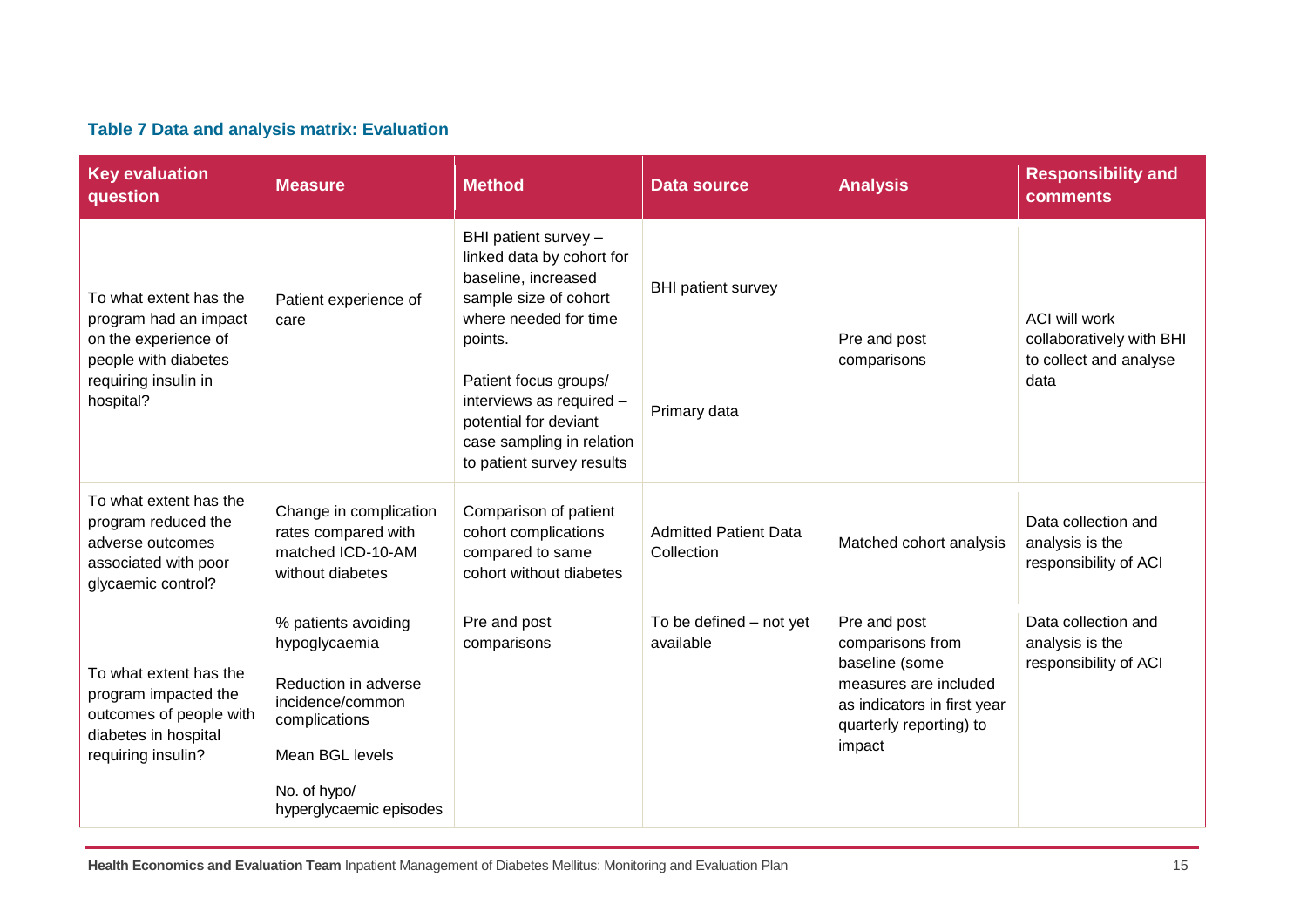| <b>Key evaluation</b><br>question                                        | <b>Measure</b>                                                                                                                                                                                                                 | <b>Method</b>                                                                                           | <b>Data source</b>                         | <b>Analysis</b>                                                                                                                                                                                      | <b>Responsibility and</b><br><b>comments</b>                                                                                           |
|--------------------------------------------------------------------------|--------------------------------------------------------------------------------------------------------------------------------------------------------------------------------------------------------------------------------|---------------------------------------------------------------------------------------------------------|--------------------------------------------|------------------------------------------------------------------------------------------------------------------------------------------------------------------------------------------------------|----------------------------------------------------------------------------------------------------------------------------------------|
|                                                                          | Hyperglycaemic and<br>hypoglycaemic episodes<br>Rapid response calls<br>related to<br>hypo/hyperglycaemia<br>% of patients avoiding<br>hypoglycaemia<br>Patient reported<br>outcome measure<br>information system<br>PROMIS-29 |                                                                                                         |                                            |                                                                                                                                                                                                      |                                                                                                                                        |
|                                                                          | Insulin prescribing errors                                                                                                                                                                                                     | Change in disease<br>health status and quality<br>of life across disease<br>stages<br>Trended over time | To be defined<br><b>IIMS</b>               | Identification of changes<br>over time using quantum<br>of results for sample<br>(this may not be<br>available until adequate<br>sample size data<br>available<br>Access to IIMS to be<br>negotiated | Data collection and<br>analysis is the<br>responsibility of ACI<br>IIMS available to CEC -<br>analysis responsibility of<br><b>ACI</b> |
| To what extent has the<br>program impacted the<br>efficiency of managing | Mean LOS compared<br>with matched ICD-10-<br>AM codes without<br>diabetes                                                                                                                                                      | Counterfactual<br>comparison<br>Economic comparison of                                                  | <b>Admitted Patient Data</b><br>Collection | Comparison of cohort<br>with matched cohort for<br>utilisation                                                                                                                                       | Data collection and<br>analysis is the<br>responsibility of ACI                                                                        |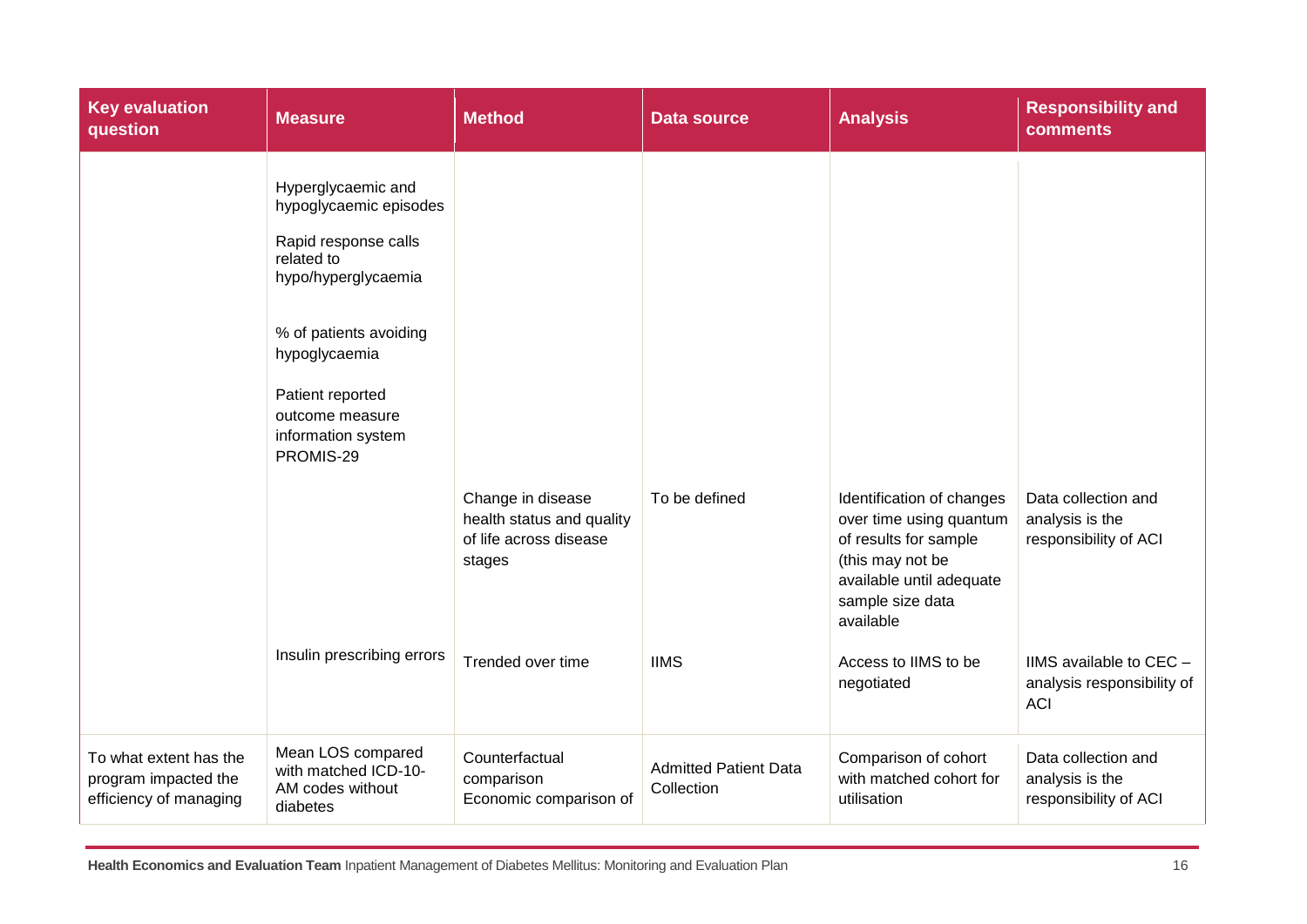| <b>Key evaluation</b><br>question                         | <b>Measure</b>                                                                                                                                                                                                                                                                                                                                                                                                                                | <b>Method</b>                                                                                                                                                                                                                                                          | <b>Data source</b> | <b>Analysis</b>                                                                                                                                                                                                                                                                                                                                                                                                                                                                                                                                                                                                                          | <b>Responsibility and</b><br><b>comments</b> |
|-----------------------------------------------------------|-----------------------------------------------------------------------------------------------------------------------------------------------------------------------------------------------------------------------------------------------------------------------------------------------------------------------------------------------------------------------------------------------------------------------------------------------|------------------------------------------------------------------------------------------------------------------------------------------------------------------------------------------------------------------------------------------------------------------------|--------------------|------------------------------------------------------------------------------------------------------------------------------------------------------------------------------------------------------------------------------------------------------------------------------------------------------------------------------------------------------------------------------------------------------------------------------------------------------------------------------------------------------------------------------------------------------------------------------------------------------------------------------------------|----------------------------------------------|
| people with diabetes<br>requiring insulin in<br>hospital? | NWAU per separation<br>NWAU for cohort<br>Patient complexity<br>compared to non<br>diabetes patients<br>Unplanned re-<br>admissions<br>Economic comparison of<br>BaU base case with<br>post implementation<br>results (fiscal and<br>utilisation)<br>Summative economic<br>evaluation (comparative<br>economic analysis of<br>pre and post<br>implementation<br>utilisation and fiscal<br>results)<br>NSW Return on<br>Investment for project | BaU base case with post<br>implementation results<br>(fiscal and utilisation)<br>Summative economic<br>evaluation (comparative<br>economic analysis of pre<br>and post implementation<br>utilisation and fiscal<br>results)<br>NSW Return on<br>Investment for project |                    | Pre-implementation<br>Business as Usual base<br>case to be used to as<br>baseline for comparative<br>economic analysis with<br>post implementation<br>results.<br>Summative assessment<br>of net impact through<br>comparison of<br>quantifiable costs<br>and benefits of the base<br>case with the<br>quantifiable costs and<br>benefits<br>of implementation of the<br>model of care<br>The summative<br>evaluation including<br>economic analysis<br>identifying return on<br>investment, net present<br>value and utilisation<br>analysis results will<br>inform decisions<br>regarding ongoing<br>investment<br>Measurement data to |                                              |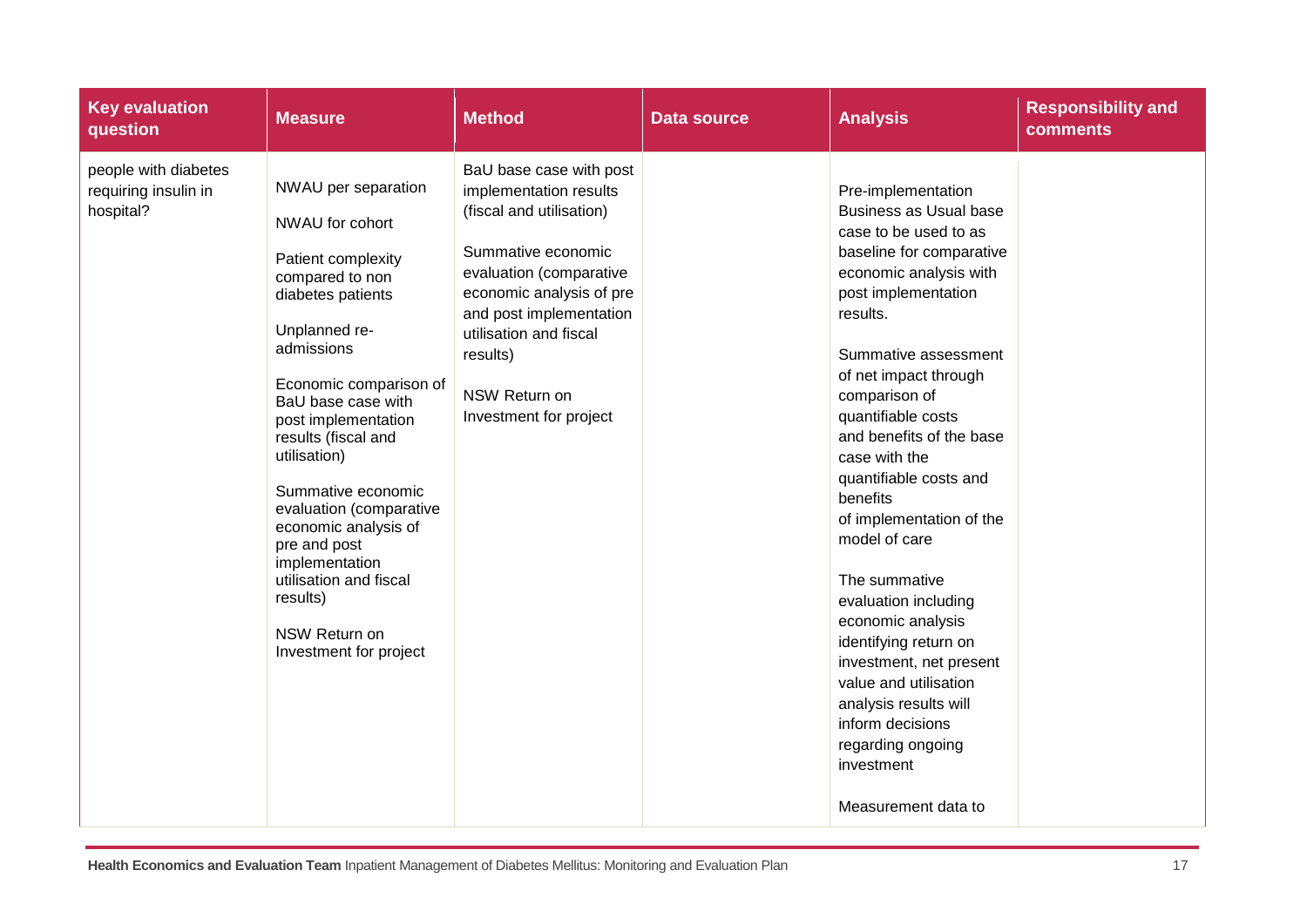| <b>Key evaluation</b><br>question                                                                         | <b>Measure</b>                                                                                                                                       | <b>Method</b>                                                               | <b>Data source</b>                                                                          | <b>Analysis</b>                                                                                                                                                                                                                                             | <b>Responsibility and</b><br>comments                           |
|-----------------------------------------------------------------------------------------------------------|------------------------------------------------------------------------------------------------------------------------------------------------------|-----------------------------------------------------------------------------|---------------------------------------------------------------------------------------------|-------------------------------------------------------------------------------------------------------------------------------------------------------------------------------------------------------------------------------------------------------------|-----------------------------------------------------------------|
|                                                                                                           |                                                                                                                                                      |                                                                             |                                                                                             | assess extent of<br>alignment with best<br>practice/ideal patient<br>pathway, verified with<br>interview data.<br>Degree that current<br>systems support<br>ongoing monitoring and<br>improvement of best<br>practice clinical care.                        |                                                                 |
| To what extent has the<br>program been<br>implemented statewide<br>and is further investment<br>required? | Alignment with best<br>practice<br>Systems for data<br>collection, feedback and<br>ongoing improvement<br>Governance<br>Partnerships                 | Semi-structured<br>interviews from sample<br>LHD, ACI and Ministry<br>staff | LHD clinicians, service<br>managers and<br>executives<br><b>ACI staff</b><br>Ministry staff | Measurement data to<br>assess extent of<br>alignment with best<br>practice/ideal patient<br>pathway, verified with<br>interview data.<br>Degree that current<br>systems support<br>ongoing monitoring and<br>improvement of best<br>practice clinical care. | Data collection and<br>analysis is the<br>responsibility of ACI |
| Did the program reach<br>its intended cohort?                                                             | % of patients assessed<br>for diabetes at<br>admission<br>% of patients with<br>management plans as<br>proportion of total<br>patients with diabetes | Identification of program<br>reach                                          | To be defined - not yet<br>available                                                        | Trended over time to<br>determine access and<br>reach                                                                                                                                                                                                       | Data collection and<br>analysis is the<br>responsibility of ACI |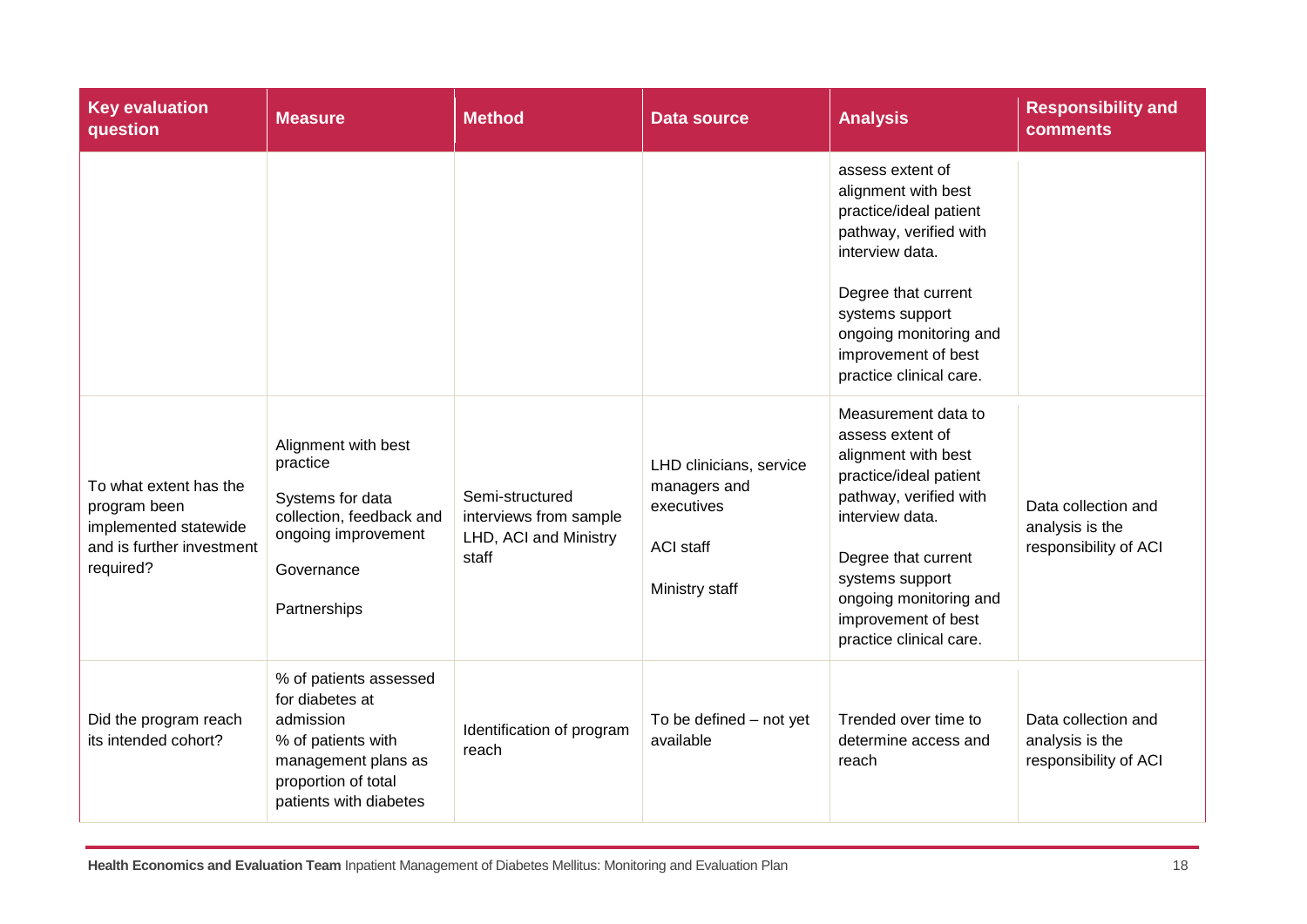| <b>Key evaluation</b><br>question                        | <b>Measure</b>                                                                    | <b>Method</b>     | Data source                                | <b>Analysis</b>                             | <b>Responsibility and</b><br><b>comments</b>                    |
|----------------------------------------------------------|-----------------------------------------------------------------------------------|-------------------|--------------------------------------------|---------------------------------------------|-----------------------------------------------------------------|
|                                                          | % of patients with<br>known diabetes with<br>appropriate blood<br>glucose testing |                   |                                            |                                             |                                                                 |
| For whom did the<br>program work and in<br>what context? | Assessment of patient<br>characteristics                                          | Descriptive study | <b>Admitted Patient Data</b><br>Collection | Analysis of outcome by<br>patient sub group | Data collection and<br>analysis is the<br>responsibility of ACI |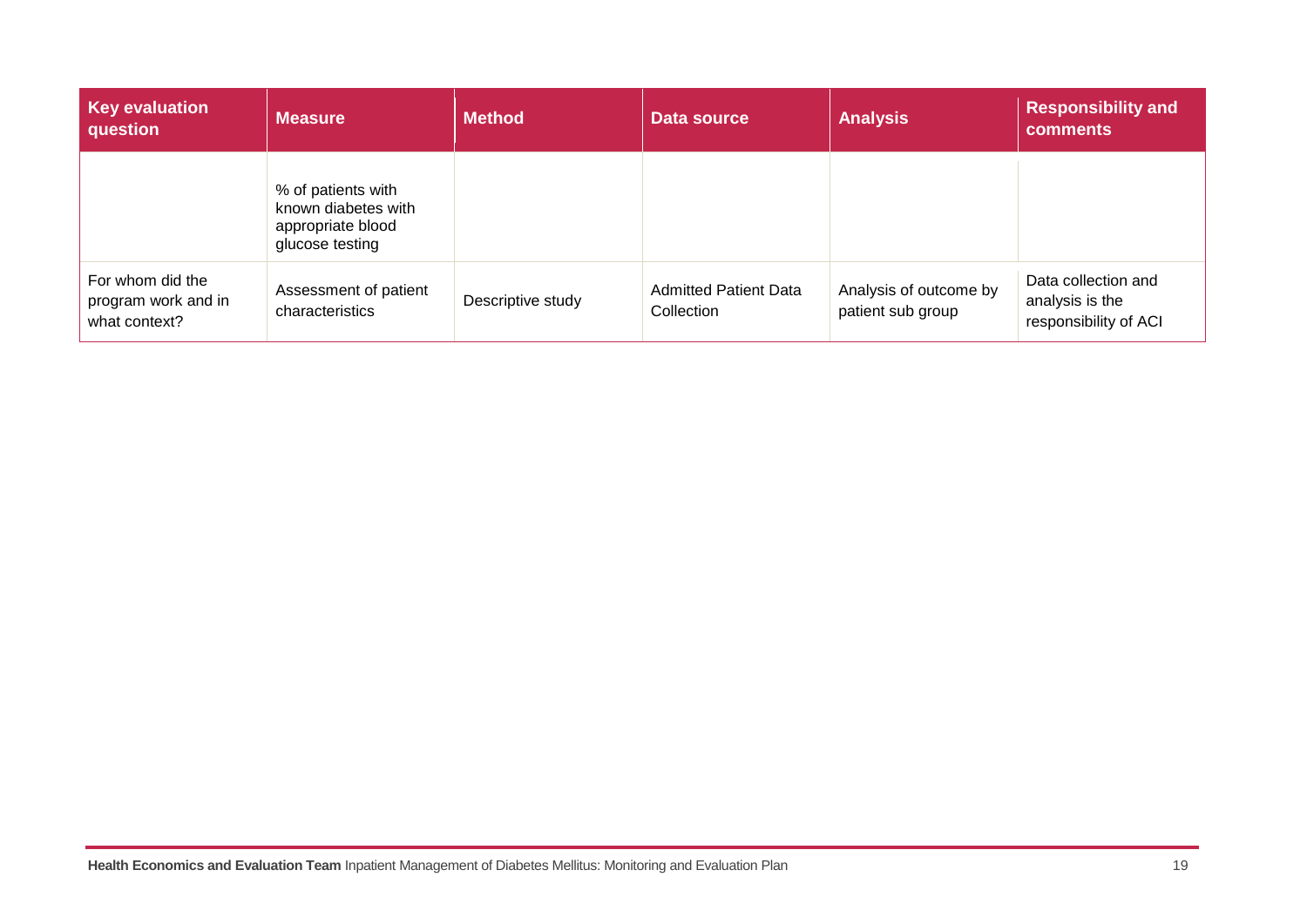### <span id="page-30-0"></span>**Governance**

Consistent with the *NSW Program Evaluation Guidelines* and the *ACI Framework: Understanding Program Evaluation*, the evaluation of the LBVC initiative for IMDM will be conducted by ACI Health Economics and Evaluation Team and include establishment of an Evaluation Steering Committee. The Steering Committee will comprise (at minimum) content area experts (clinicians) and evaluation expertise with representation from LHDs, the Endocrine Network and Diabetes Taskforce and independent experts. The Steering Committee will be responsible for ensuring that the evaluation is conducted in accordance with this M&E plan and to ensure findings are communicated to relevant stakeholders and audiences. A checklist against the *NSW Program Evaluation Guidelines* is attached at Appendix I and is to be used to guide the evaluation activities.

#### <span id="page-30-1"></span>**Communication and reporting plan**

The dissemination of evaluation findings will be critical to inform future planning and investment decisions related to improving the outcomes and experience for people with diabetes. Communication of evaluation findings will be provided in an appropriate form to each audience and stakeholder group identified. Forums for feedback and discussion of results will be important for reflection and learning. The evaluation governance committee will define a comprehensive communication plan.

#### <span id="page-30-2"></span>**Audience and stakeholders**

Key audiences and stakeholders include the following.

- The NSW Ministry Senior Executive Forum membership; NSW Health Executive and Chief Executives, including the LBVC leadership team: interest in overall impact and future investment or disinvestment decisions.
- The ACI Executive and Network Managers: to understand program effectiveness, impact and directions for this and future programs. To understand and explain factors affecting clinical variation.
- The ACI Endocrine Network and Diabetes Taskforce: to assess program effectiveness and provide feedback loop for ongoing improvement in the care of people with diabetes mellitus.
- LHD clinicians, service managers and executive: to understand factors affecting local performance and comparison with state and/or peer group equivalents, and to implement local quality improvement initiatives.
- People with diabetes in hospital and their carers: as partners in the care provided.

#### <span id="page-30-3"></span>**Codes of behaviour and ethics**

-

This M&E plan comprises the delivery of human services and potentially confidential information. The evaluation will be conducted in an ethical manner and all individual records will be destroyed at the end of the evaluation.

The evaluation will be conducted in compliance with:

- *ACI Responsible governance, management and conduct of research: An ACI framework<sup>9</sup>*
- Australasian Evaluation Society (AES) Guidelines for the ethical conduct of evaluations<sup>10</sup>

<sup>&</sup>lt;sup>9</sup> Agency for Clinical Innovation. Responsible conduct management and conduct of research, an ACI framework. NSW: ACI, 2013. Available from: http://intranet.aci.health.nsw.gov.au/\_\_data/assets/pdf\_file/0009/491652/Research-Framework11.pdf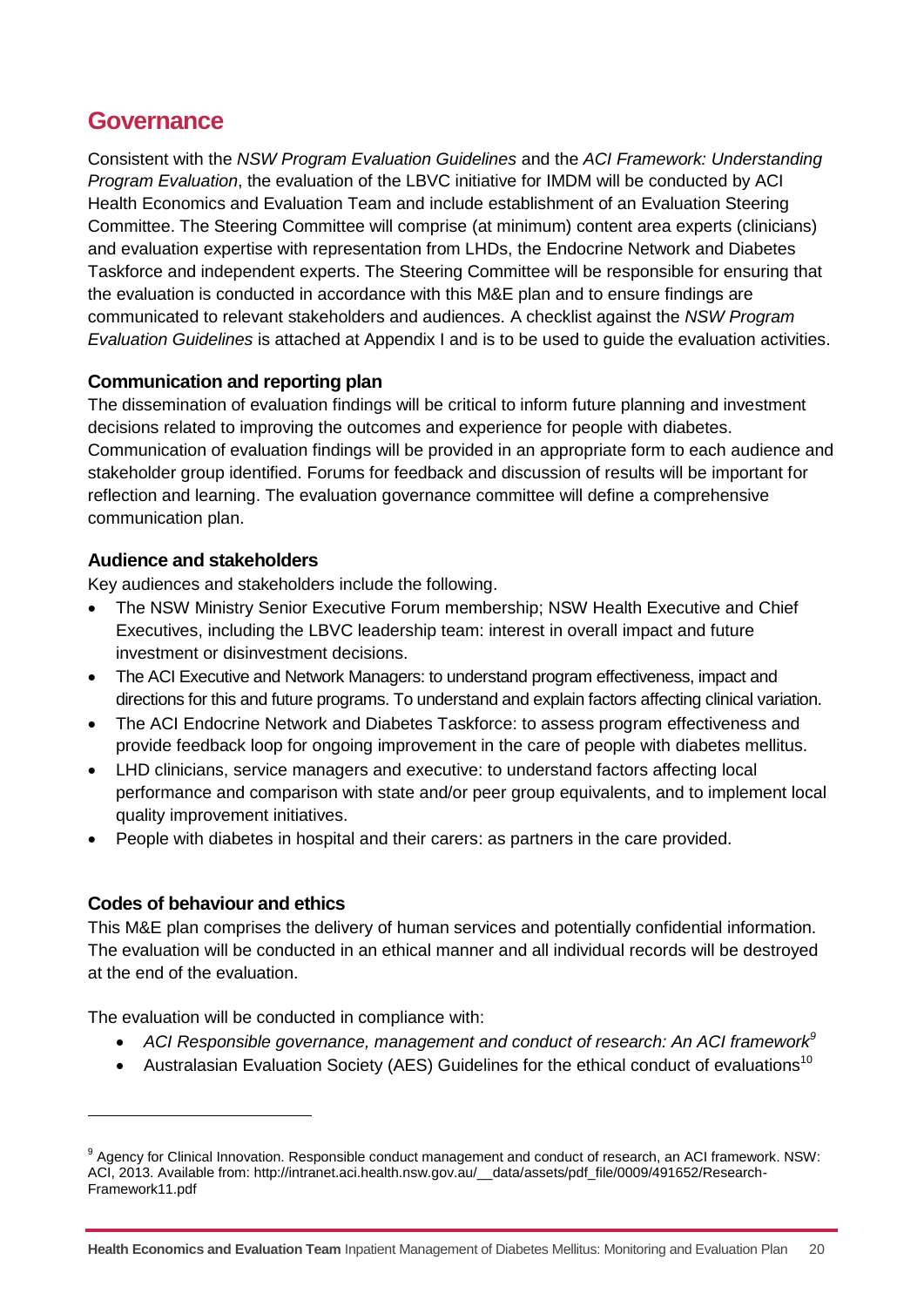National Health and Medical Research Council (NHMRC) *National Statement on Ethical Conduct of Human Research<sup>11</sup> .*

### <span id="page-31-0"></span>**References**

-

- 1. Australian Institute of Health and Welfare. Burden of lower limb amputations due to diabetes in Australia, Australian burden of disease study 2011 series no. 10. Canberra: AIHW, 2017.
- 2. Lai J, Wong V. SAX institute. Evidence check: Inpatient Insulin Management Final Version 1. Sydney: SAX institute, 2017.
- 3. Australian Institute of Health and Welfare. How many Australians have diabetes? 2016 [internet]. Canberra: AIHW, [cited 2017 April 5, last updated 2016 Dec]. Available at: <http://www.aihw.gov.au/how-common-is-diabetes/>
- 4. Agency for Clinical Innovation Health Economics and Evaluation Team Diabetes data report. NSW; ACI. 2016. Source: *Admitted Patient, Emergency Department Attendance & Deaths Register, NSW Ministry of Health Secure Analytics for Population Health Research and Intelligence. (Hospitalisations represent separations).*
- 5. Agency for Clinical Innovation. Responsible conduct management and conduct of research, an ACI framework. NSW: ACI, 2013. Available from: [http://intranet.aci.health.nsw.gov.au/\\_\\_data/assets/pdf\\_file/0009/491652/Research-](http://intranet.aci.health.nsw.gov.au/__data/assets/pdf_file/0009/491652/Research-Framework11.pdf)[Framework11.pdf](http://intranet.aci.health.nsw.gov.au/__data/assets/pdf_file/0009/491652/Research-Framework11.pdf)
- 6. Australasian Evaluation Society. Guidelines for the ethical conduct of evaluations. NSW: AES, 2013. Available from:
- [https://www.aes.asn.au/images/stories/files/membership/AES\\_Guidelines\\_web\\_v2.pdf](https://www.aes.asn.au/images/stories/files/membership/AES_Guidelines_web_v2.pdf) 7. The National Health and Medical Research Council, the Australian Research Council and the Australian Vice-Chancellors' Committee. National statement on ethical conduct in human research. Canberra: Commonwealth of Australia: 2007 [updated May 2015; cited 2017 Mar 20]. Available from:

https://www.nhmrc.gov.au/\_files\_nhmrc/publications/attachments/e72\_national\_statement\_ may\_2015\_150514\_a.pdf

<sup>11</sup> The National Health and Medical Research Council, the Australian Research Council and the Australian Vice-Chancellors' Committee. National statement on ethical conduct in human research. Canberra: Commonwealth of Australia: 2007 [updated May 2015; cited 2017 Mar 20]. Available from:

https://www.nhmrc.gov.au/\_files\_nhmrc/publications/attachments/e72\_national\_statement\_may\_2015\_150514\_a.pdf

<sup>&</sup>lt;sup>10</sup> Australasian Evaluation Society. Guidelines for the ethical conduct of evaluations. NSW: AES, 2013. Available from: https://www.aes.asn.au/images/stories/files/membership/AES\_Guidelines\_web\_v2.pdf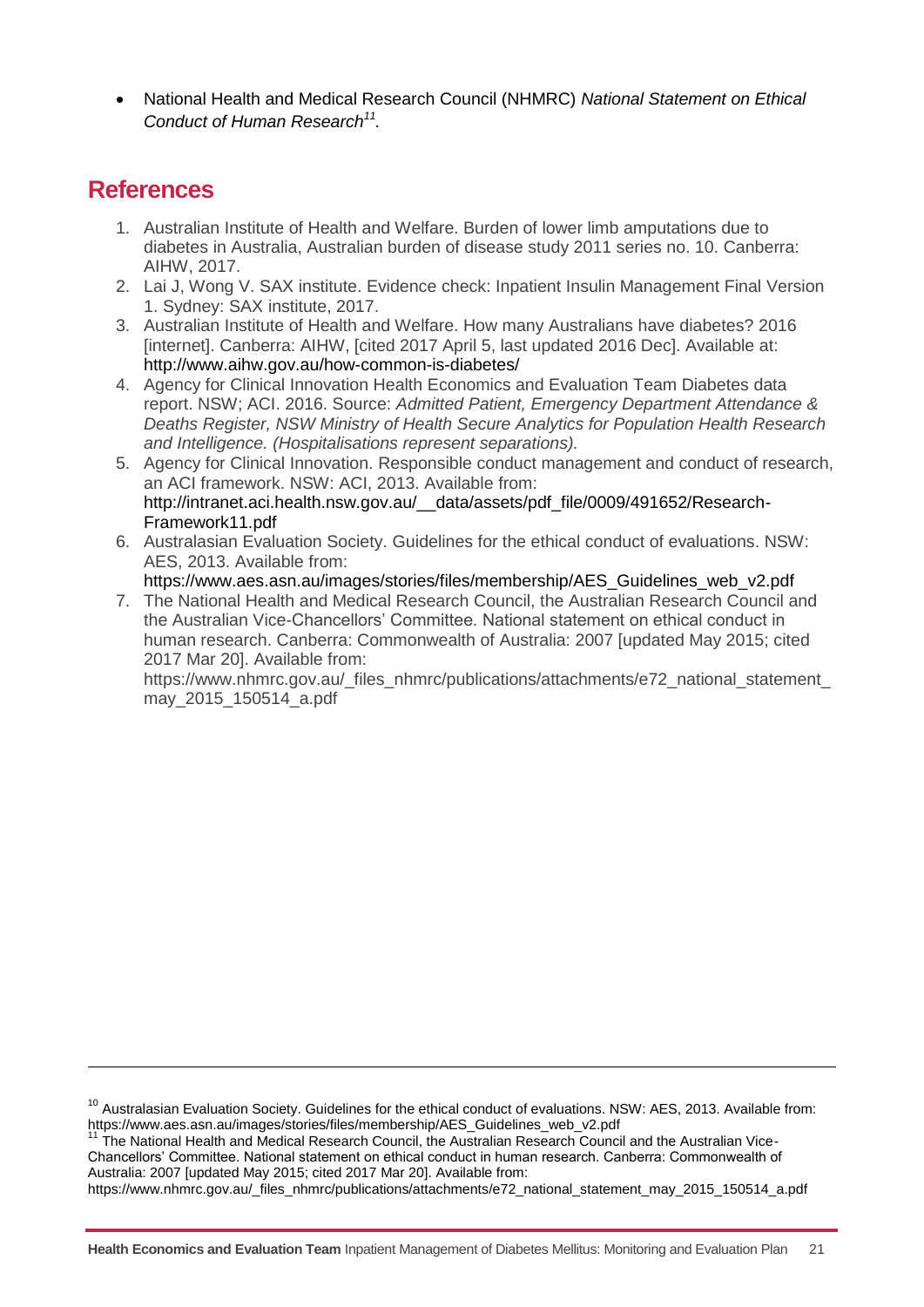# <span id="page-32-0"></span>**Appendices**

#### <span id="page-32-1"></span>**Evaluation of programs in ACI checklist**

**Compliance with the NSW Government Program Evaluation Guidelines (January 2016)**

This checklist is designed to assist people involved in evaluations in ACI ensure that evaluations are consistent with the NSW Government Program Evaluation Guidelines. A full copy of the Guidelines and the corresponding Toolkit can be accessed here:

<https://www.treasury.nsw.gov.au/projects-initiatives/centre-program-evaluation>

#### **Definitions**

Program evaluation builds evidence to contribute to decision making that can assist programs to operate at their optimal and to deliver good outcomes to end users.

In terms of evaluation in NSW, program refers to *"A set of activities managed together over a sustained period of time that aim to achieve an outcome for a client or client group.*" Program evaluation refers to *"A rigorous, systematic and objective process to assess a program's effectiveness, efficiency, appropriateness and sustainability."*

#### **Principles (quick check)**

The Guidelines take a principles based approach using nine principles that underpin best practice in program evaluation. These are noted below for quick assessment. The principles and associated activities form the remainder of this checklist under a series of focus areas.

| <b>Principle</b>                                                                                     | Check $(\checkmark)$ |
|------------------------------------------------------------------------------------------------------|----------------------|
| Evaluation has been built into the program design                                                    |                      |
| Evaluation is based on sound methods                                                                 |                      |
| Resources and adequate time to evaluate is included in the program                                   |                      |
| The right mix of expertise and independence has been used to develop and<br>undertake the evaluation |                      |
| Proper governance and oversight has been established                                                 |                      |
| The evaluation design and conduct in its undertaking meets ethical standards                         |                      |
| Relevant stakeholders have informed and guided the evaluation                                        |                      |
| Evaluation data has been used meaningfully                                                           |                      |
| The evaluation is transparent and open to scrutiny                                                   |                      |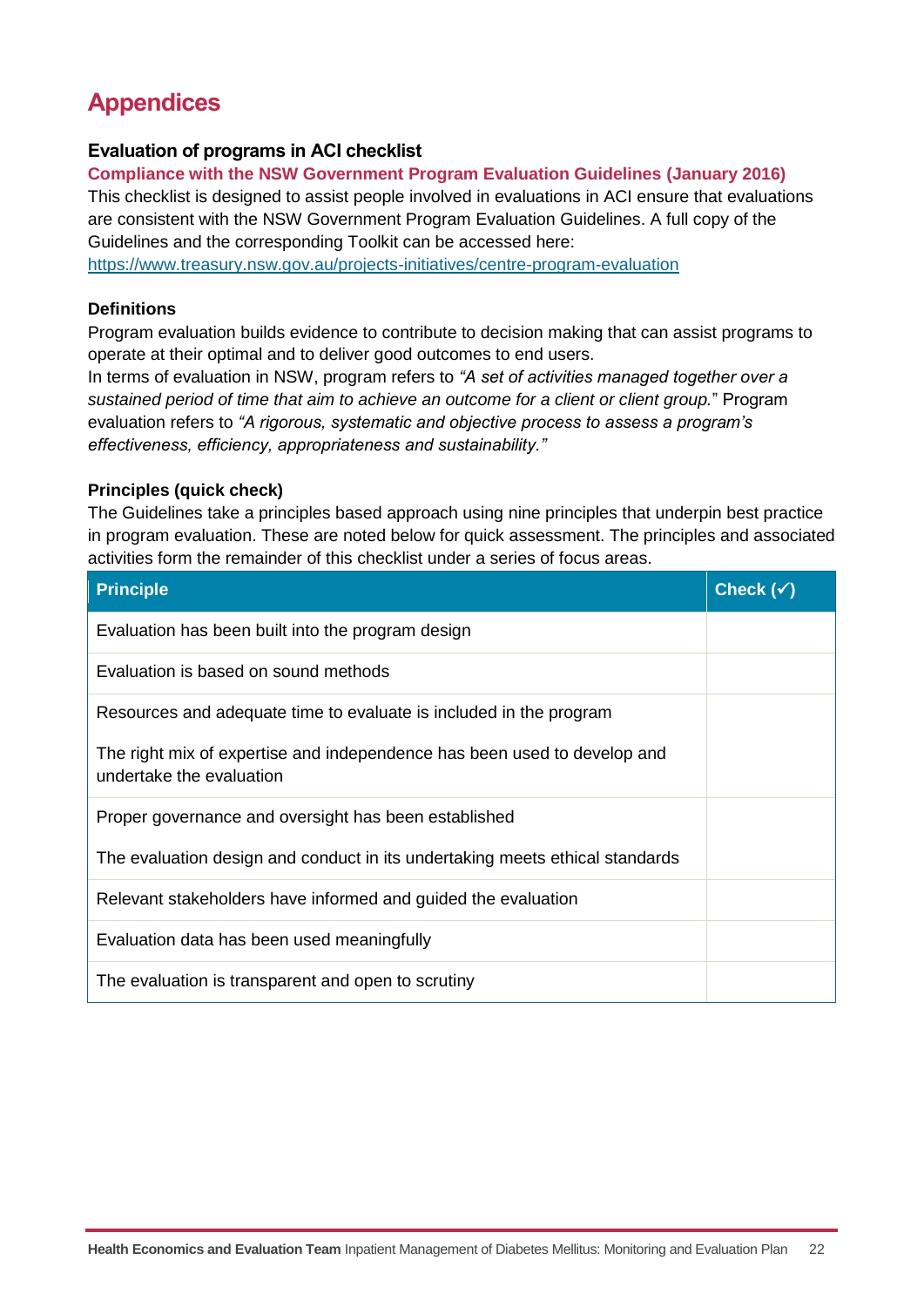#### **Planning evaluation**

| Assessment of key processes underpinning good practice                                                                                                       | Check $(\checkmark)$ | <b>Corresponding</b><br>page # in<br>guidelines |
|--------------------------------------------------------------------------------------------------------------------------------------------------------------|----------------------|-------------------------------------------------|
| Has the subject of the evaluation been clearly defined?                                                                                                      |                      | 11                                              |
| Is there a clearly defined scope?                                                                                                                            |                      | 11                                              |
| Is the purpose of the evaluation clear (ie what decisions will the<br>evaluation be used to inform – continuing, expanding or<br>discontinuing)?             |                      | 11                                              |
| Are key roles and responsibilities for the evaluation allocated<br>(who will manage, who will commission, who will conduct, who<br>will implement findings)? |                      | 11                                              |
| Are key evaluation questions defined?                                                                                                                        |                      | 11                                              |
| Is there an authorising environment for the evaluation (ie:<br>authorisation to access data, interview end users/staff)?                                     |                      | 15                                              |

#### **Governance**

Use governance processes to ensure oversight of evaluation design, implementation and reporting.

| Assessment of key processes underpinning good practice                                                     | Check $(\checkmark)$ | <b>Corresponding</b><br>page # in<br>guidelines |
|------------------------------------------------------------------------------------------------------------|----------------------|-------------------------------------------------|
| Is there a governance structure in place to oversight the<br>evaluation?                                   |                      | 11                                              |
| Does the governance structure include staff with appropriate<br>seniority and understanding of evaluation? |                      | 11                                              |
| Does the governance structure include staff/stakeholders with<br>expertise in the content area?            |                      | 11                                              |
| Does the governance structure include staff/stakeholders with<br>expertise in evaluation methods?          |                      | 11                                              |
| Does the governance structure include processes to<br>disseminate information?                             |                      | 11                                              |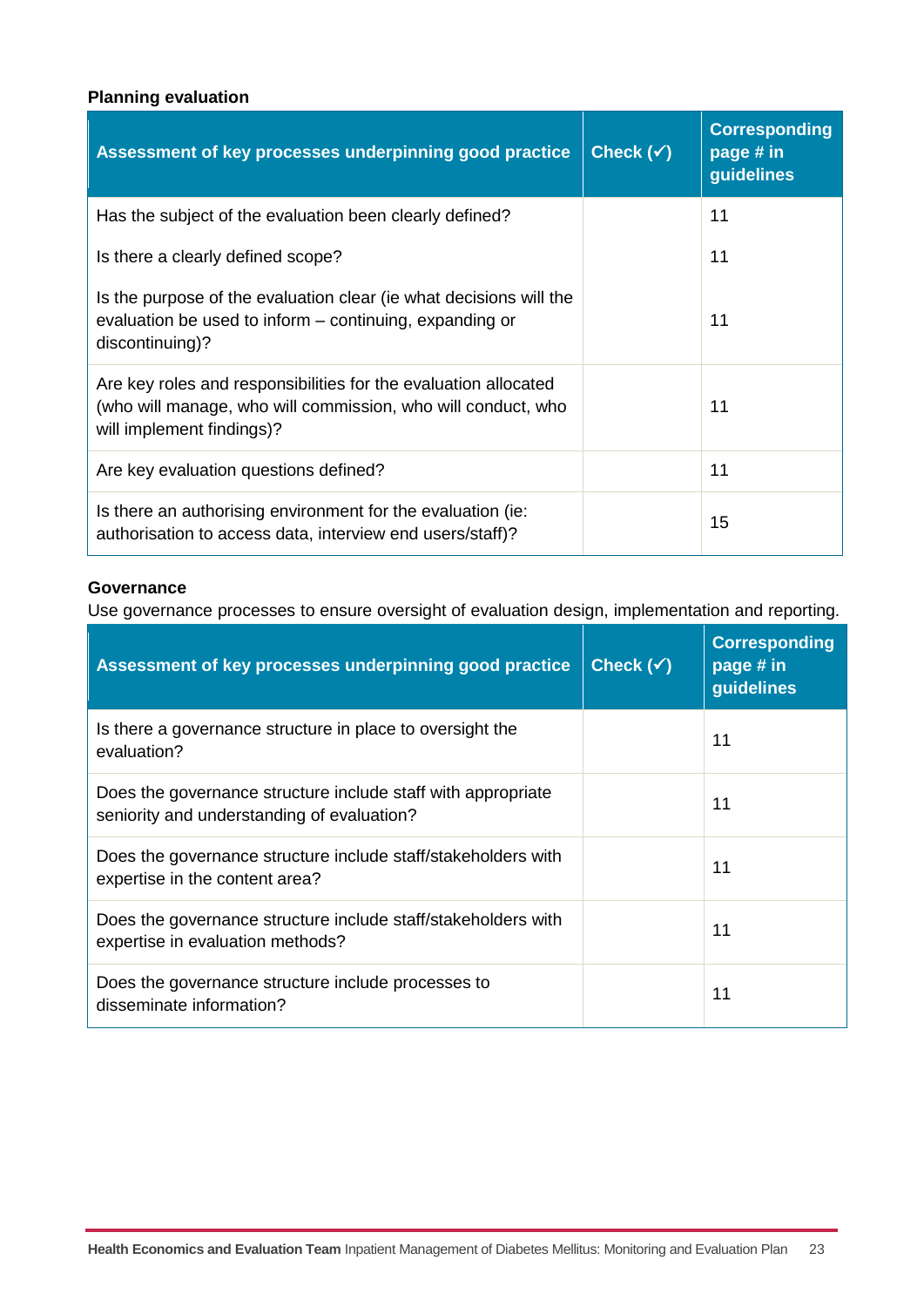#### **Audience and stakeholders**

| Assessment of key processes underpinning good practice                                                                                                           | Check $(\checkmark)$ | <b>Corresponding</b><br>page # in<br>guidelines |
|------------------------------------------------------------------------------------------------------------------------------------------------------------------|----------------------|-------------------------------------------------|
| Do stakeholders include program participants, senior decision<br>makers, government and non-government staff involved in<br>managing and delivering the program? |                      | 15                                              |
| Has audience (those that will receive and use the evaluation<br>findings) been identified (ie executive funders, Cabinet, Network)?                              |                      | 11                                              |
| Has a stakeholder communication strategy been developed as<br>part of the evaluation plan?                                                                       |                      | 12                                              |
| Are stakeholders involved in all aspects of the evaluation -<br>planning, design, conducting and understanding of the results?                                   |                      | 12                                              |

#### **Undertaking the evaluation**

| Assessment of key processes underpinning good practice                                                                                                                       | Check $(\checkmark)$ | <b>Corresponding</b><br>page # in<br>guidelines |
|------------------------------------------------------------------------------------------------------------------------------------------------------------------------------|----------------------|-------------------------------------------------|
| Have good project management principles, practice and tools<br>been established to manage the evaluation?                                                                    |                      | 15                                              |
| Have sound methods been established to answer each of the<br>key evaluation questions and any sub questions?                                                                 |                      | 11                                              |
| Have data sources and analysis approaches been defined for<br>each question/method?                                                                                          |                      | 11                                              |
| Are data sources (both primary and secondary) valid and robust?                                                                                                              |                      | 11                                              |
| Has data been used meaningfully to report clear statements of<br>findings for consideration?                                                                                 |                      | 11                                              |
| Is the evaluation plan, conduct and findings (methods,<br>assumptions and analyses) transparent and open to scrutiny?                                                        |                      | 12                                              |
| Have the ethical implications of the evaluation activities been<br>considered and addressed adequately where personal data<br>and impacts on vulnerable groups is potential? |                      | 12                                              |
| Are privacy safeguards in place for end users, staff and<br>vulnerable populations?                                                                                          |                      | 12                                              |
| Is ethics approval required and if so, sought prior to<br>commencing data collection?                                                                                        |                      | 12                                              |